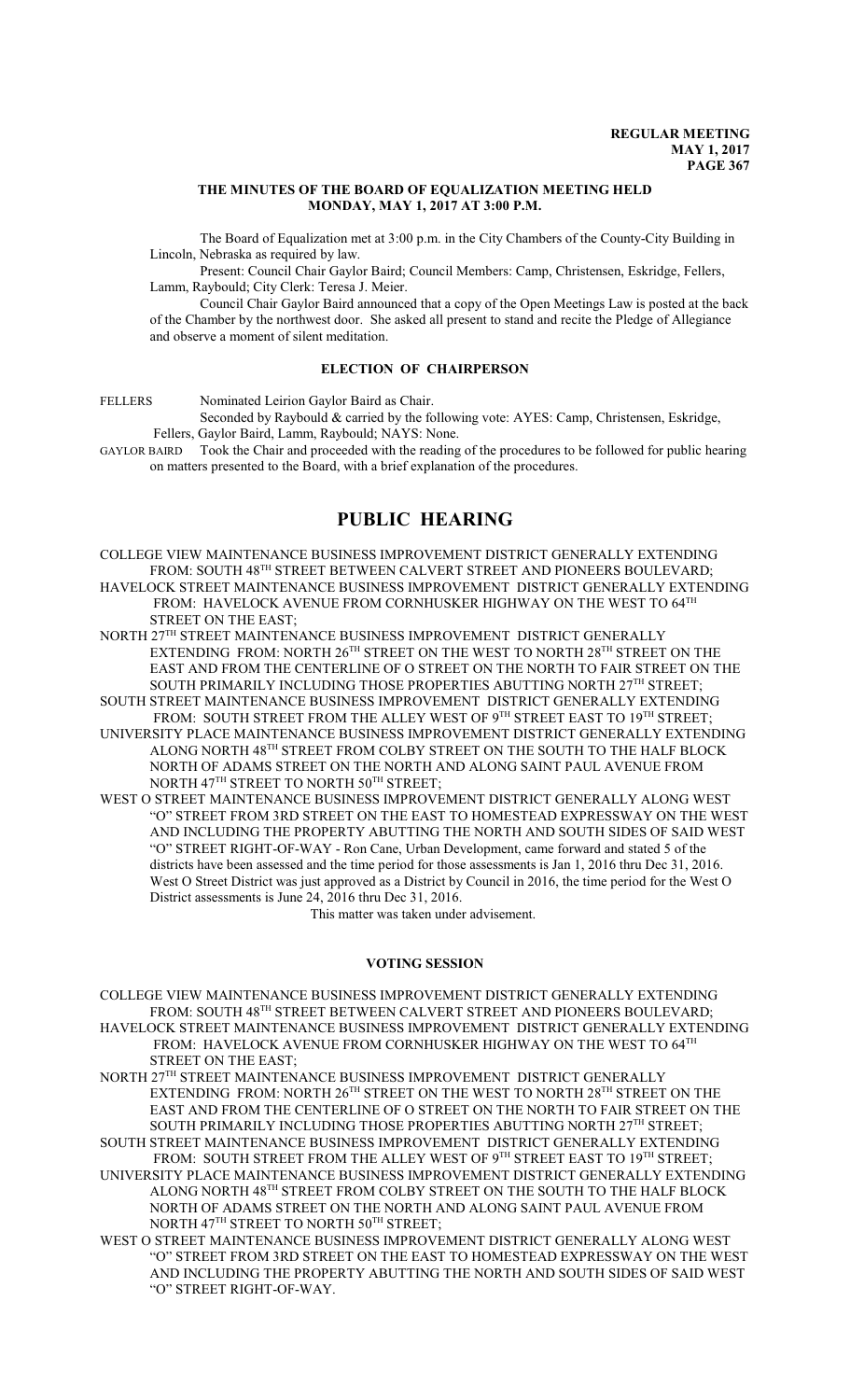CAMP Moved approval. Seconded by Christensen & carried by the following vote: AYES: Camp, Christensen, Eskridge, Fellers, Gaylor Baird, Lamm, Raybould; NAYS: None.

## **ADJOURNMENT**

## **3:05 P.M.**

FELLERS Moved to adjourn sine die the Board of Equalization Meeting. Seconded by Christensen & carried by the following vote: AYES: Camp, Christensen, Eskridge, Fellers, Gaylor Baird, Lamm, Raybould; NAYS: None.

Teresa J. Meier, City Clerk

Rhonda M. Bice, Office Specialist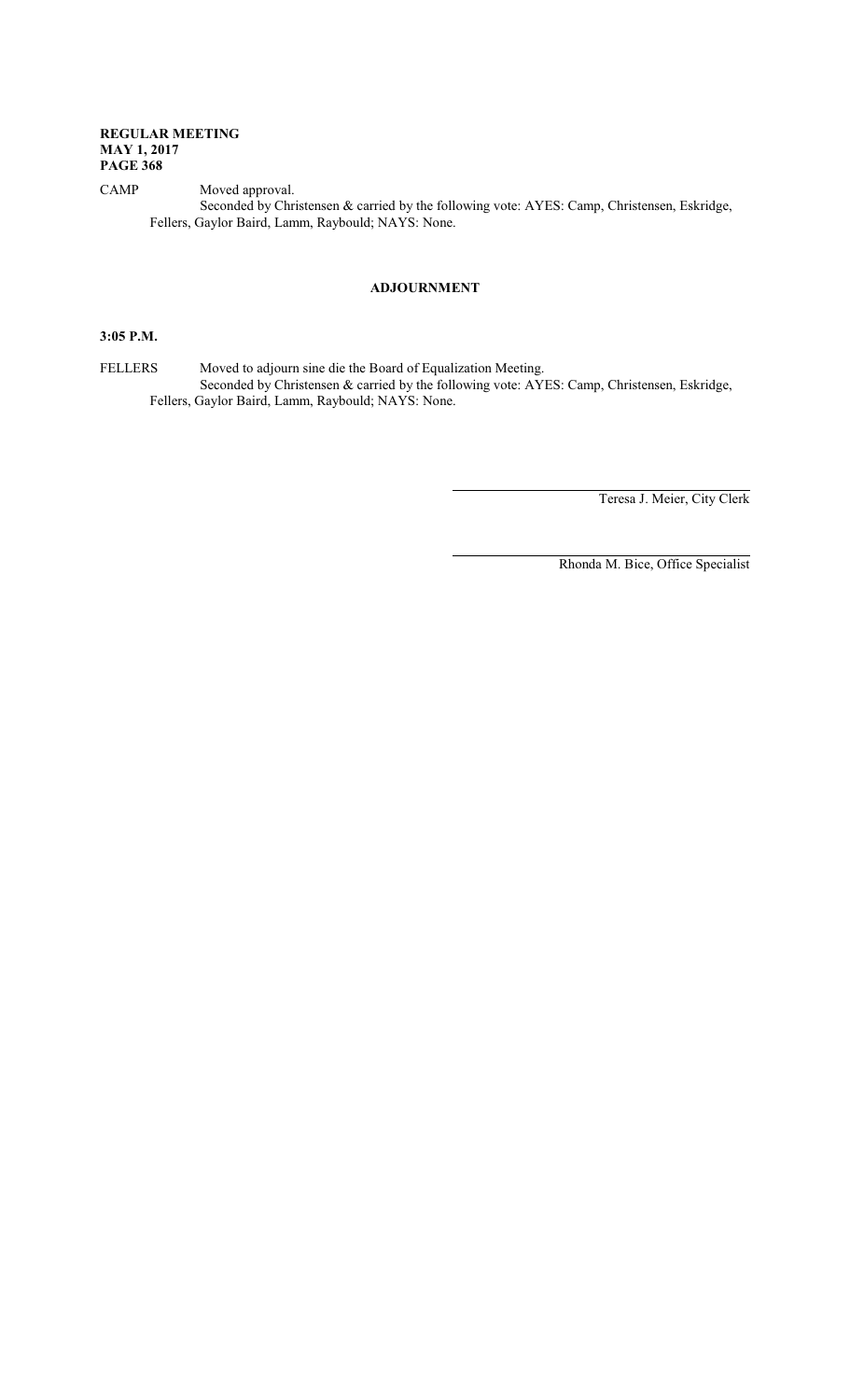#### **THE MINUTES OF THE CITY COUNCIL MEETING HELD MONDAY, MAY 1, 2017 AT 3:00 P.M.**

The Meeting was called to order at 3:00 p.m. Present: Council Chair Gaylor Baird; Council Members: Camp, Christensen, Eskridge, Fellers, Lamm, Raybould; City Clerk: Teresa Meier. Council Chair Gaylor Baird announced that a copy of the Open Meetings Law is posted at the back of the Chamber by the northwest door. She asked all present to stand and recite the Pledge of Allegiance and observe a moment of silent meditation.

## **READING OF THE MINUTES**

FELLERS Having been appointed to read the minutes of the City Council Proceedings of April 24, 2017, reported having done so, found same correct.

Seconded by Raybould & carried by the following vote: AYES: Camp, Christensen, Eskridge, Fellers, Gaylor Baird, Lamm, Raybould; NAYS: None.

## **PUBLIC HEARING**

APPOINTING SHANE MEININGER TO THE FIRE SPRINKLER & CHEMICAL EXAMINING BOARD FOR A TERM EXPIRING NOVEMBER 24, 2019 - Shane Meininger, 6300 SW 91<sup>st</sup> Street, Denton, applicant, came forward and stated he has had his sprinkler company in Lincoln since 2005 and is requesting approval. Discussion followed.

This matter was taken under advisement.

APPLICATION OF FOOD FOR THOUGHT, LLC DBA BREAD & CUP FOR A CLASS C LIQUOR LICENSE AT 440 NORTH  $8^{\text{\tiny{TH}}}$  STREET;

MANAGER APPLICATION OF KEVIN W. SHINN FOR FOOD FOR THOUGHT, LLC DBA BREAD & CUP AT 440 NORTH 8<sup>TH</sup> STREET - Nick Cusick, 6400 West Shore Drive, came forward to take the oath and requested approval. Discussion followed.

Kevin Shinn, 356 South 53<sup>rd</sup> Street, applicant, came forward to take the oath and request approval. Discussion followed.

This matter was taken under advisement.

APPLICATION OF ENDGAME OPERATING GROUP, LLC DBA BIG RED RESTAURANT & SPORTS BAR FOR A CLASS C LIQUOR LICENSE AT 8933 ANDERMATT DRIVE;

MANAGER APPLICATION OF TROY D. OLSON FOR ENDGAME OPERATING GROUP, LLC DBA BIG RED RESTAURANT & SPORTS BAR AT 8933 ANDERMATT DRIVE - Bill Harvey, Endgame Operating Group, 17503 V Street, Omaha, came forward to take the oath and requested approval. Troy Olson, 2313 Clark Street, Norfolk, applicant, came forward to take the oath and requested approval. Discussion followed.

This matter was taken under advisement.

APPLICATION OF SEVEN DIAMONDS, LLC DBA TALON ROOM FOR A CLASS CK LIQUOR LICENSE AT 230 NORTH 12 TH STREET, SUITE 1;

MANAGER APPLICATION OF MATTHEW D. ROGGE FOR SEVEN DIAMONDS, LLC DBA TALON ROOM AT 230 NORTH 12<sup>TH</sup> STREET, SUITE 1 - Matthew Rogge, 1540 Garret Lane, Apt. 211, came forward to take the oath and requested approval. Discussion followed.

This matter was taken under advisement.

APPLICATION OF BURT FAMILY BAR-B-QUE, LLC DBA PHAT JACK'S BBQ FOR A CLASS IK LIQUOR LICENSE AT 101 SOUTHWEST 14™ PLACE;

MANAGER APPLICATION OF JACQUELINE S. BURT FOR BURT FAMILY BAR-B-QUE, LLC DBA PHAT JACK'S BBQ AT 101 SOUTHWEST 14<sup>TH</sup> PLACE - Jacqueline Burt, 6232 NW 5<sup>st</sup> Street, Member Owner of Phat Jack's BBQ, applicant, came forward to take the oath and requested approval. This matter was taken under advisement.

MANAGER APPLICATION OF PETER T. CLARKE FOR FOODMART II, INC. DBA MARKET PLACE IGA AT 4646 WEST HUNTINGTON AVENUE - Peter Clarke, 940 Pine Ridge Road, Crete, applicant, came forward to take the oath and requested approval. This matter was taken under advisement.

MANAGER APPLICATION OF ROBERT E. MILLER FOR JSD, LLC DBA HUSKERVILLE PUB & PIZZA AT 2805 NORTHWEST 48<sup>TH</sup> STREET - Robert Miller, 5031 West Sparrow Lane, applicant, came forward to take the oath and requested approval. Discussion followed.

This matter was taken under advisement.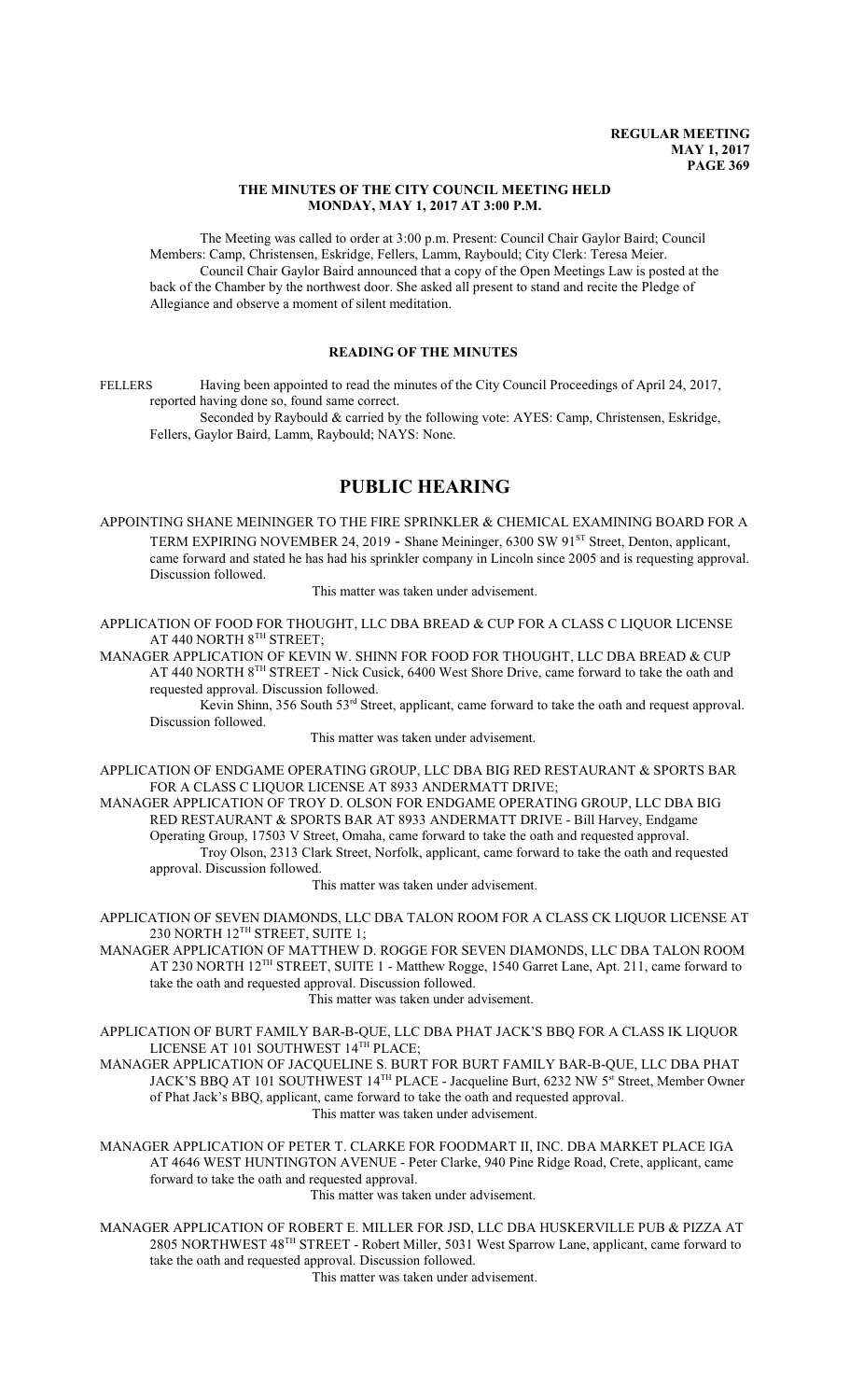MANAGER APPLICATION OF JAY GATES FOR RMH FRANCHISE CORPORATION DBA APPLEBEE'S NEIGHBORHOOD GRILL & BAR AT 3730 VILLAGE DRIVE, 6100 O STREET, UNIT 308, AND 3951 NORTH 27<sup>TH</sup> STREET - Jay Gates, Director of Management RMH, 6220 Thompson Creek Blvd., applicant, came forward to take the oath and requested approval. Discussion followed. This matter was taken under advisement.

APPLICATION OF WHOLE FOODS MARKET NEBRASKA, LLC FOR A SPECIAL DESIGNATED LICENSE TO COVER AN OUTDOOR AREA MEASURING APPROXIMATELY 100 FEET BY 100 FEET AT WHOLE FOODS MARKET AT 6055 O STREET ON MAY 20, 2017 BETWEEN 10:00 A.M. AND 4:00 P.M. - Leslie Smith, 1260 Belmont Avenue, applicant, came forward and requested approval, and explained that this event is Summer Brews & Sea Food Boil and this will be an outdoor event. Discussion followed. This matter was taken under advisement.

APPLICATION OF SMG FOOD & BEVERAGE, LLC FOR A SPECIAL DESIGNATED LICENSE TO COVER AN OUTDOOR AREA MEASURING APPROXIMATELY 700 FEET BY 448 FEET AT PINEWOOD BOWL THEATER AT 4201 SOUTH CODDINGTON ON MAY 18, 19 & 20; JUNE 6, 7, 8, 9, 10, 11, 15, 16 & 17; JULY 25, 26, 27, 28 & 29; AND AUGUST 9, 10, 11, 12, 13, 19, 20 & 21, 2017 BETWEEN 6:00 A.M. AND 2:00 A.M. - Tom Lorenz, General Manager Pinnacle Bank Arena, 400 Pinnacle Arena Drive, came forward and stated they have been doing these concerts for the past 6 years and requested approval . Discussion followed.

Jane Kinsey, Watch Dogs of Lincoln, 6703 Hawkins Bend, came forward in support of this application.

This matter was taken under advisement.

APPROVING ENDGAME OPERATING GROUP LLC DBA BIG RED RESTAURANT & SPORTS BAR AS A KENO SATELLITE AT 8933 ANDERMATT DRIVE - Bill Harvey, Endgame Operating Group, 17503 V Street, Omaha, came forward and explained this location at 8933 Andermatt Drive will be the satellite location from the West O location. Discussion followed.

This matter was taken under advisement.

APPROVING AN INTERLOCAL AGREEMENT BETWEEN THE CITY OF LINCOLN AND LANCASTER COUNTY ON BEHALF OF LANCASTER COUNTY CORRECTIONS COMMUNITY SERVICE PROGRAM TO CONDUCT ROADSIDE LITTER PICKUP ALONG COUNTY ROADS BY INMATES AND TO PROVIDE SUPERVISION OF THE INMATES FOR A TERM OF MAY 1, 2017 THROUGH DECEMBER 31, 2017 - Judy Halstead, Director of Lincoln-Lancaster Health Department, came forward and stated this is the 13<sup>th</sup> year of this agreement with Lancaster County Corrections. The individuals that will work on this program are supervised at all times and are inmates of County Corrections for minor offences. Discussion followed.

This matter was taken under advisement.

APPROVING AN INTERLOCAL AGREEMENT BETWEEN THE CITY OF LINCOLN AND THE BOARD OF REGENTS OF THE UNIVERSITY OF NEBRASKA TO PROVIDE, MAINTAIN, AND UPDATE ONLINE FOOD HANDLER TRAINING PROGRAMS AS FEDERAL, STATE, AND LOCAL LAWS, REGULATIONS, AND GUIDELINES CHANGE - Judy Halstead, Director of Lincoln-Lancaster Health Department, came forward and explained we have an agreement with UNL for hosting this web site for the online food handlers and server seller permits. This will allow UNL to make the necessary content changes needed to continue to be current with the Federal, State, and Local Laws, Regulations, and Guidelines. Discussion followed.

Cyndi Lamm, Council Member, inquired if the project was fully funded by the user fees that are charged.

Ms. Halstead stated that is correct, there will be no additional cost to the City. This matter was taken under advisement.

#### AMENDING TITLE 2 OF THE LINCOLN MUNICIPAL CODE RELATING TO ESTABLISHING AN

APPROPRIATE FUNDING LEVEL FOR THE CITY'S POLICE AND FIRE PENSION PLANS - Doug McDaniel, Human Resources, came forward and stated this change will update the funding policy for the Police and Fire Pension and was recommended by the Citizens Pension Review Committee from last year.

Paul Lutomski, Pension Officer, came forward and stated the Citizens Pension Review Committee has recommended that funding should be at the greater end of the ARC (Actuarial Recommended Contribution) or Normal Costs. We have been working with Cavanaugh Macdonald Actuarial Consulting to develop a funding policy that meets the City's objectives. This policy is a Best Practice Document that takes into consideration advice on pension funding from the Conference of Consulting Actuaries there industry standards and Government Finance Officers Association. From 80% to 100 % the City will contribute at the ADEC (Actuarially Determined Employer Contribution) rate. We are currently 80% funded and when the funding gets to 100% the contributions from the City will be at Normal Cost. Explaining, the amortization period of a surplus is a 20-year open period this means when we get at 100% the City will contribute at Normal Cost, this happens only if there isn't an unfunded accrued liability anymore . When we are 110% and maintain this for three years in a row the City will contribute less than Normal Costs. Discussion followed.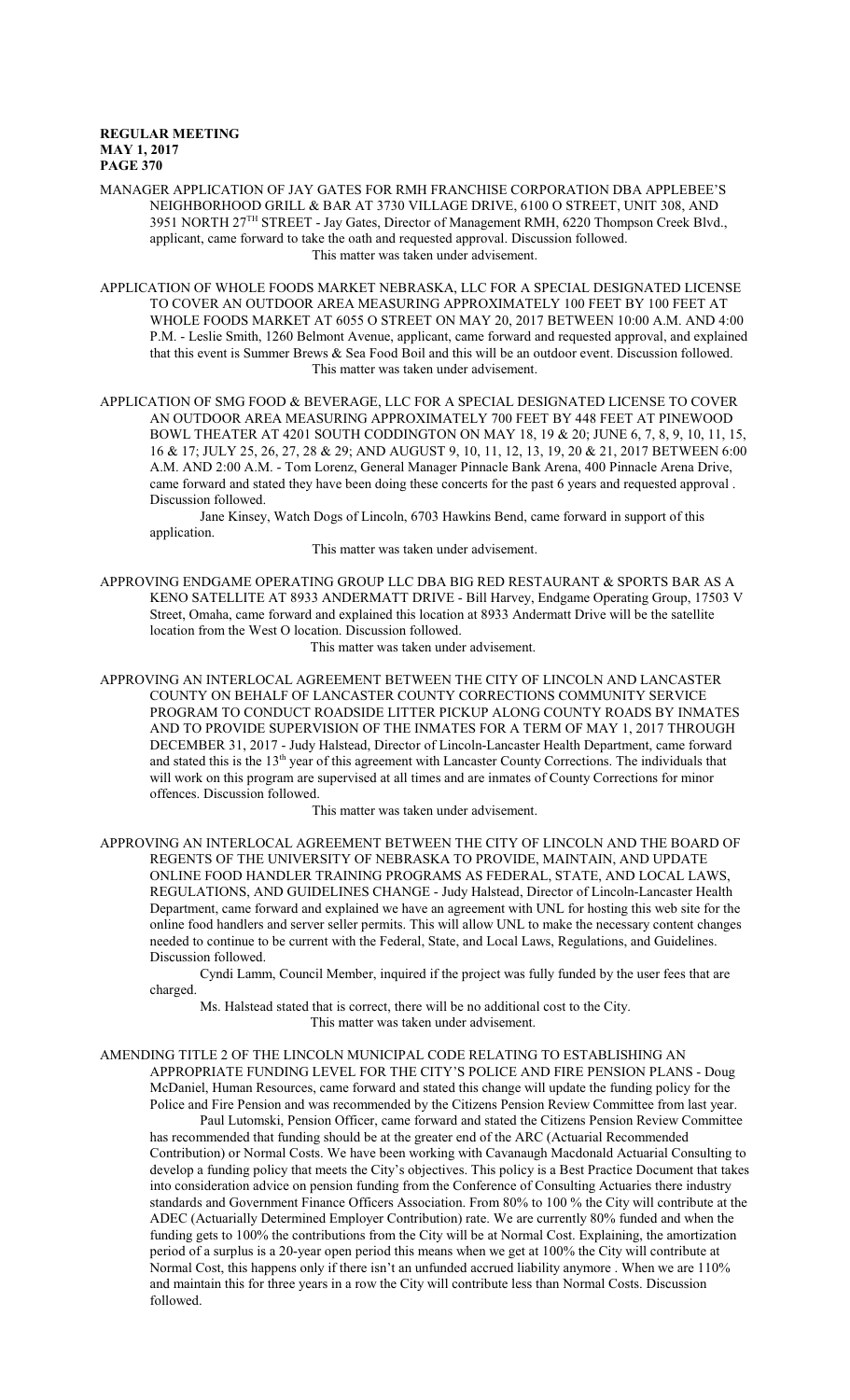Mr. McDaniel stated he feels this is a very responsible policy to move us forward. This is funding for the current benefits for employees that we have hired today and have pledged these benefits to. Discussion followed.

Roy Christensen, Council Member, inquired about the two costs, Normal Cost and ADEC (Actuarially Determined Employer Contribution Rate), and asked if this year the City contributed the higher of the two costs.

Mr. Lutomski stated for this coming budget year, we are contributing an amount that is between those two amounts, and we are requesting that the City contributes at the higher of the two amounts. Currently, we are at 7.9 Million and the higher amount would require 8.1 Million.

Mr. Christensen stated it is a \$200,000.00 dollar difference, and inquired if this amount is typical. Mr. Lutomski stated that with a projection of this magnitude you are not going to be exact on the amount. The \$200,000.00 dollar adjustment does not seem to be an unreasonable amount to have as a year to year adjustment. Discussion followed.

Jon Camp, Council Member, inquired if the amortization would continue to be stepped down every year and what would happen if the assumptions matched the investments and you get down to zero.

Mr. Lutomski explained when we get down to zero we would be at 100% and the City would contribute Normal Costs. Discussion followed.

Mr. Camp inquired why some of the other recommendations were not brought forward, and if this is the only recommendation brought forward, with the way it is structured, will this funding policy take away a lot of the flexibility the City previously had on making contributions.

Mr. McDaniel stated to bring some of the other recommendations forward, we would be required to have negotiations with the unions that would be impacted. A lot of those recommendations were regarding benefits and those are mandatory subjects of bargaining. So, that means these items need to be negotiated prior to bringing them to Council. In part this might take away some of the flexibility and maybe it should. These are the benefits that we have already pledged to these employees and they should be funded first, because that is what our commitment and obligation is. Discussion followed.

Trent Fellers, Council Member, stated the Pension Report shows that 19 out of the last 26 years the City has failed to meet their obligation to the Pension Plan. And since 1990, the City has contributed \$7 Million less than the recommended contributions. That has a large ripple affect when funding this plan for a period of time. When we don't make our Pension payment, we then need to borrow against that amount at 7½ % interest rate over the amortization period, correct?

Mr. Lutomski said that is correct. For example if there was 7 Million dollars in the plan and it had an earning of 5% on it, there would be that much more money in the plan that would not be contributed as tax dollars. And there would be that much more money for next year to be compounded along with next years earnings. Discussion followed.

Deb Andrews, 1235 O Street, came forward in opposition to this ordinance. Discussion followed. Jane Kinsey, Watch Dogs of Lincoln, 6703 Hawkins Bend, came forward in support of this ordinance. Discussion followed.

This matter was taken under advisement.

CREATING ALLEY RE-PAVING DISTRICT NO. 51 FROM 18TH STREET TO ANTELOPE VALLEY PARKWAY BETWEEN O AND N STREETS - Randy Hoskins, Public Works, came forward and stated this would re-pave about half of the alley. Discussion followed.

Robert Duncan, 4801 North 7<sup>th</sup> Street, came forward and stated that this portion of the alley is very old, has potholes and drainage issues and needs to be re-paved.

This matter was taken under advisement.

TEXT AMENDMENT 17003 – AMENDING CHAPTER 27.67 OF THE LINCOLN MUNICIPAL CODE RELATING TO PARKING BY AMENDING SECTION 27.67.030 TO ALLOW PARKING IN THE FRONT YARD IN THE R-4, R-5, R-6, AND R-7 ZONING DISTRICTS WHEN THE PROPERTY IS USED FOR SINGLE FAMILY DWELLINGS, TWO FAMILY DWELLINGS, AND TOWNHOUSES AND TO ALLOW REQUIRED PARKING SPACES TO BE STACKED, AND REPEALING SECTION 27.67.030 AS HITHERTO EXISTING - Steve Henrichsen, Planning Department, came forward and stated this is a minor text amendment that James Christo is requesting. This will allow the counting of additional parking spaces behind garages in this area to meet the parking requirements for development. Discussion followed.

This matter was taken under advisement.

APPROVING A REAL ESTATE SALES AGREEMENT BETWEEN THE CITY OF LINCOLN AND KIRK HAVRANEK FOR THE SALE OF CITY OWNED PROPERTIES GENERALLY LOCATED AT 5122, 5132, AND 5142 BETTY LOU BOULEVARD - David Landis, Urban Development Director, came forward and stated this is for the sale of three lots the City purchased for \$10,000 dollars. We have a buyer that is wanting to pay \$73,800 dollars for these three lots and we are requesting approval for the sale. Discussion followed.

This matter was taken under advisement.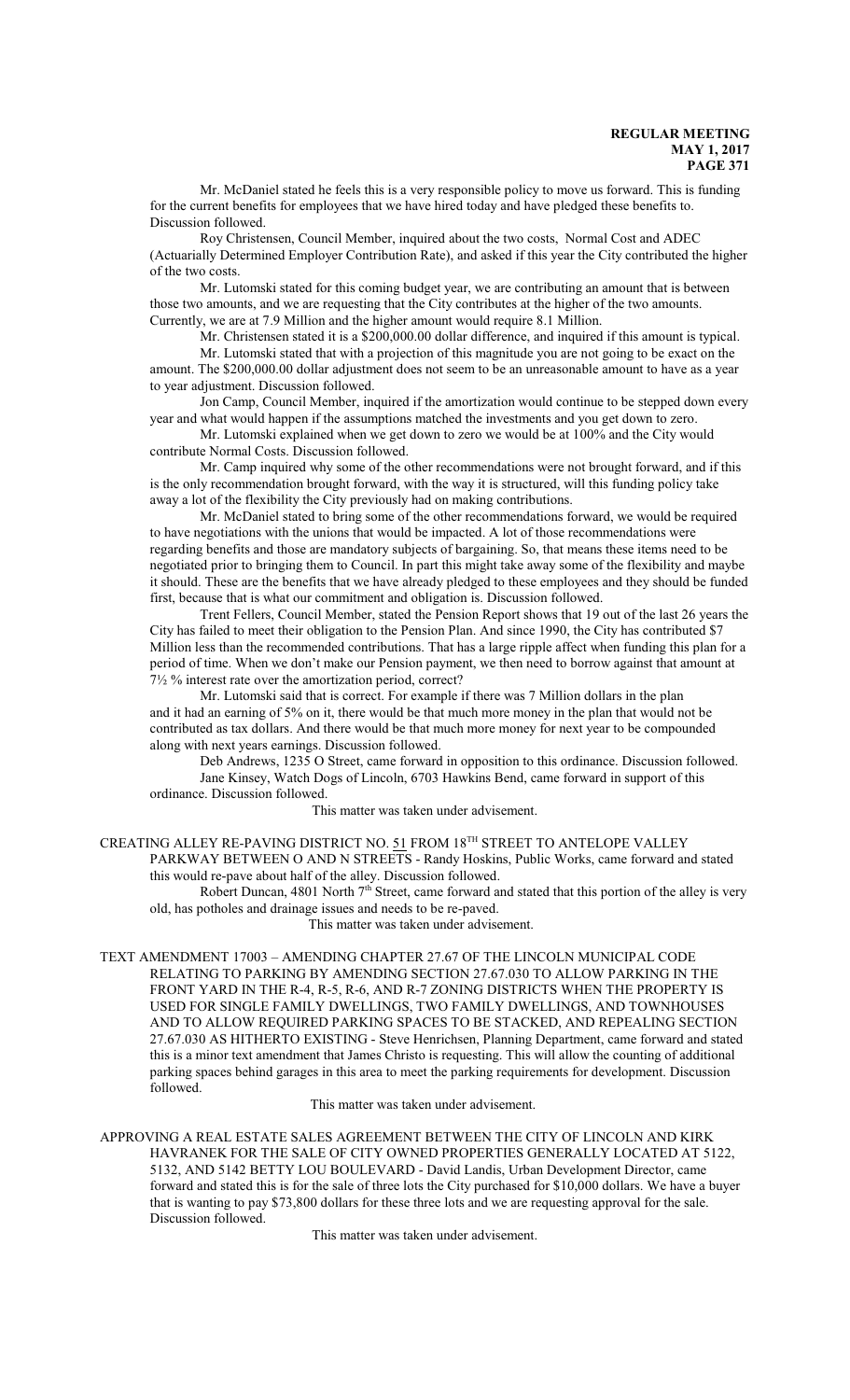APPROVING THE NATURE'S VARIETY PHASE ONE REDEVELOPMENT AGREEMENT BETWEEN THE CITY OF LINCOLN AND NATURE'S VARIETY, INC. RELATING TO THE REDEVELOPMENT OF LOTS 4-6, BLOCK 1, EDM INDUSTRIAL CENTER ADDITION, LINCOLN, LANCASTER COUNTY, NEBRASKA, GENERALLY LOCATED AT 311, 321, AND 333 SOUTHWEST 32 ND STREET, FOR THE CONSTRUCTION OF AN APPROXIMATELY 24,000 SQUARE FOOT FREEZE-DRYING FACILITY. (RELATED ITEMS: 17R-112, 17R-111, 17-60) (ACTION DATE: 5/8/17);

- AMENDING THE FY 16/17 CIP TO AUTHORIZE AND APPROPRIATE \$275,000.00 IN TIF FUNDS FOR THE NATURE'S VARIETY PHASE ONE PROJECT. (RELATED ITEMS: 17R-112, 17R-111, 17-60) (ACTION DATE: 5/8/17);
- AUTHORIZING THE ISSUANCE OF TAX ALLOCATION BONDS FOR THE NATURE'S VARIETY PHASE ONE PROJECT. (RELATED ITEMS: 17R-112, 17R-111, 17-60) - David Landis, Urban Development Director, came forward and stated the City has negotiated a Redevelopment Agreement with Nature's Variety that allows for the use of TIF to fund improvements associated with the construction of a new 24,000 square foot freeze-drying facility. The private investment for this development will be \$2,725,000 dollars with \$275,000 of TIF dollars to be used towards site acquisition. This plan is part of the West O Redevelopment Plan that was approved by Planning and City Council. We are asking for approval on this portion of the plan for Nature's Variety. Discussion followed.

Thomas Huston, Cline Williams Wright Johnson & Oldfather, LLP, 233 South 13<sup>th</sup> Street, Suite 1900, came forward and stated this company has been located in Lincoln for many years and is wanting to expand here. The construction on this project will begin at the end of May, 2017 on phase one if approved, and should be complete and open for operation early 2018. Discussion followed.

Marty Lee, NeighborWorks Lincoln, 2240 Q Street, came forward and inquired about the blight in the area and also, if in the future, a small percent of the TIF funds could be used on the surrounding neighborhoods for improvements. Discussion followed.

Mr. Huston explained in 2006 a study of the area was done and it was considered to be blighted and substandard by Council. As for using TIF dollars for the surrounding neighborhoods, all areas considered for TIF funded dollars need to eligible for those dollars. The uses are listed in the Community Development Law for Improvements within the Redevelopment Area. Discussion followed. This matter was taken under advisement.

TEXT AMENDMENT 16020 – AMENDING TITLE 27 OF THE LINCOLN MUNICIPAL CODE RELATING TO THE ZONING CODE BY AMENDING SECTION 27.62.100(C)(2) TO MODIFY THE FRONT AND SIDE YARD SETBACKS FOR CAR SALES AND REMOVE CONDITIONS THAT ARE NO LONGER NEEDED; BY AMENDING SECTION 27.67.040 TO CREATE A NEW PARKING REQUIREMENT FOR MOTORIZED VEHICLE SALES FOR LOTS LESS THAN TWO ACRES; AND REPEALING SECTIONS 27.62.100(C)(2) AND 27.67.040 OF THE LINCOLN MUNICIPAL CODE AS HITHERTO EXISTING. (4/10/17 - PUBLIC HEARING CONT'D 3 WEEKS TO 5/1/17) - Ryann Glenn, Husch Blackwell, 13330 California Street, Suite 200, Omaha, came forward on behalf of A & B Auto and stated this text amendment has three parts. The Planning Commission has approved the parking amendment portion of this plan. If the size of the lot is less than 2 acres, this plan would reduce the required parking stalls for employees and customers to three spaces. The next portion of this text amendment is the setback in the side yard. We are asking the side yard setback be reduced to 0 feet, where the current code requires the setback be 15 foot from the property line. My client would like to use this area for the sale of motor vehicles. Not being able to use this 15 foot side yard area has a tremendous impact on my client, as well as, several other business owners in the area. Currently, the side yard area is a no use area in that 15 foot set back area, that includes the sale of motorized vehicles. The final portion of this text amendment has a 12 foot setback for motorized vehicle sales in the front yard of the H-2 and H-3 districts with a landscape screen of 60 percent from the ground to two feet. We are requesting a 6 foot reduction in the front yard for the setback for motorized vehicle sales in these districts and landscaping screen of 90 percent from the ground to three feet. Discussion followed.

Jesse Able, Quality Motors Manager, 5401 Superior Street, came forward in support of this ordinance and stated his business needs this amendment change to be able to display their vehicles to continue to make money. Discussion followed.

Susan Phelps, West O Auto, 2111 West O Street, came forward in support of this ordinance and stated that to keep her vehicles 15 feet back from the street she would lose spots for 65 vehicles that are already displayed in that area. Stating this would only leave her room for 35 vehicles on her lot, a loss of 65 spots for additional vehicles, this would put her out of business. Discussion followed.

Marty Lee, NeighborWorks Lincoln, 2240 Q Street, came forward and stated she is opposed to this change and does not like that the side yards are not paved and feels they should be paved. Discussion followed.

Terry Barber, attorney, 300 North 44<sup>th</sup>, Suite 205, came forward on behalf of SL Corporation, and stated his clients are in opposition to the last two portions of this ordinance and they feel more time needs to be spent looking into this. They are fine with the first portion of this amendment with the reduction of parking stalls required. Discussion followed.

Andrew Thierolf, Planning Department, came forward and stated A & B Auto has a final plat in process which is requesting that the property line be moved so that his entire lot would be on their property. The Planning Department has discussed with the owners of A & B Auto that they are in code violation on a few zoning items. One is the front setback which would need to be 20 foot back, unless they put in landscaping, then a 12 foot setback is allowed. On the west side of the business, there should be a 15 foot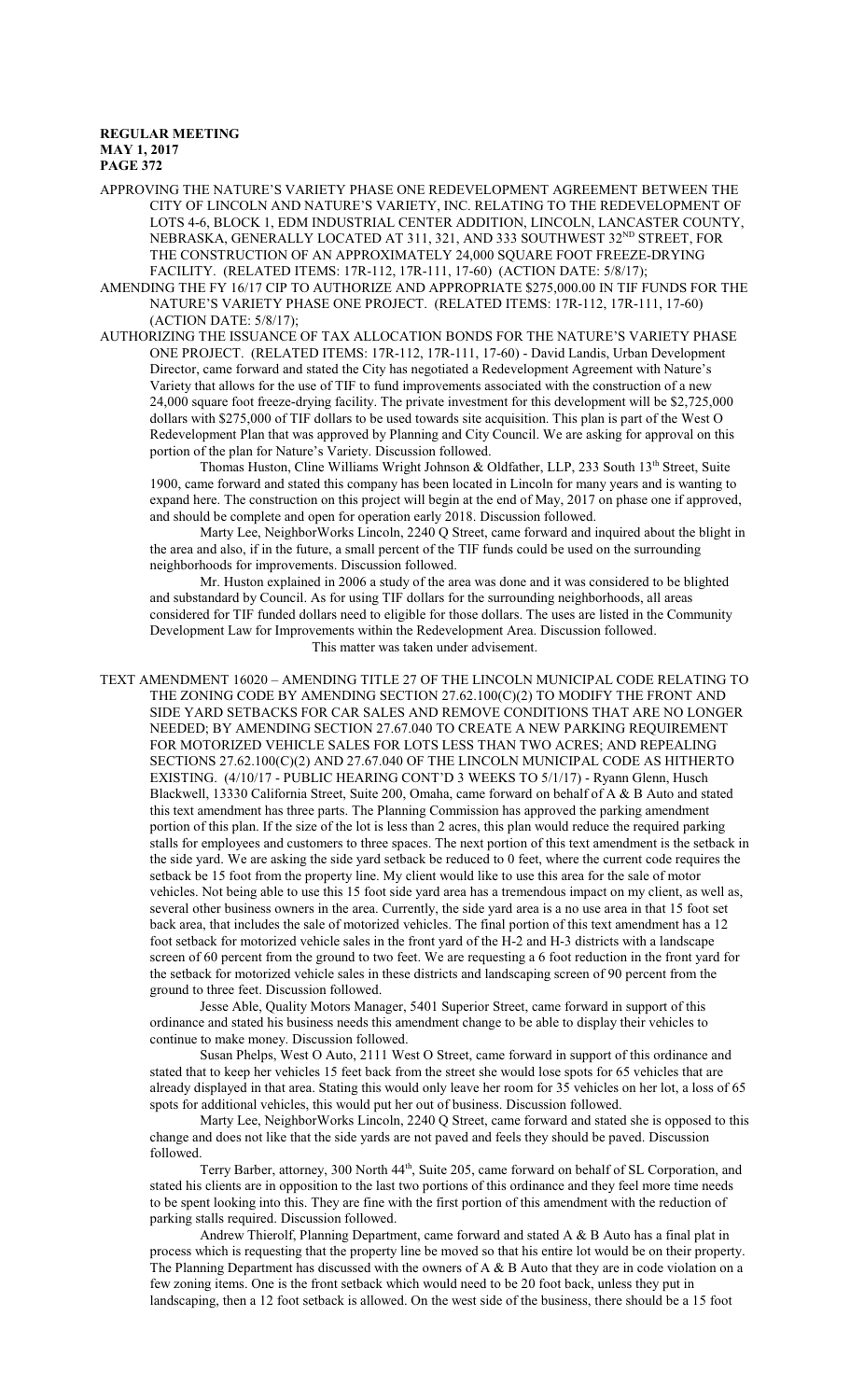setback and they are at zero feet. They are not meeting the required parking on stalls needed for staff and customers. Cars from customers and staff can be parked next to the street up to the property line with no setback, but not cars for sale in a car lot. Discussion followed.

Jane Raybould, Council Member, inquired what the current code is for this area.

Mr. Thierolf explained with the current code for H-2 and H-3 there is a 20 foot setback for all uses, but car dealers get a bit of a break and it is a 12 foot setback if they put in landscaping. Discussion followed.

This matter was taken under advisement.

# **COUNCIL ACTION**

## **REPORTS OF CITY OFFICERS**

# REAPPOINTING MARTIN KASL AND R.J. LIPPERT TO THE FIRE SPRINKLER & CHEMICAL EXAMINING BOARD FOR TERMS EXPIRING NOVEMBER 24, 2019 - CLERK read the following resolution, introduced by Carl Eskridge, who moved its adoption:<br>A-90413 BE IT RESOLVED by the City Council of the City of Li

BE IT RESOLVED by the City Council of the City of Lincoln, Nebraska:

That the reappointment of Martin Kasl and R.J. Lippert to the Fire Sprinkler & Chemical Examining Board, for terms expiring November 24, 2019, are hereby approved.

Introduced by Carl Eskridge

Seconded by Christensen & carried by the following vote: AYES: Camp, Christensen, Eskridge, Fellers, Gaylor Baird, Lamm, Raybould; NAYS: None.

APPOINTING SHANE MEININGER TO THE FIRE SPRINKLER & CHEMICAL EXAMINING BOARD FOR A TERM EXPIRING NOVEMBER 24, 2019 - CLERK read the following resolution, introduced by Carl Eskridge, who moved its adoption:

A-90414 BE IT RESOLVED by the City Council of the City of Lincoln, Nebraska:

That the appointment of Shane Meininger to the Fire Sprinkler & Chemical Examining Board, for a term expiring November 24, 2019, is hereby approved.

Introduced by Carl Eskridge

Seconded by Christensen & carried by the following vote: AYES: Camp, Christensen, Eskridge, Fellers, Gaylor Baird, Lamm, Raybould; NAYS: None.

APPROVING THE DISTRIBUTION OF FUNDS REPRESENTING INTEREST EARNINGS ON SHORT-TERM INVESTMENTS OF IDLE FUNDS DURING THE MONTH ENDED MARCH 31, 2017 - CLERK read the following resolution, introduced by Trent Fellers, who moved its adoption:

A-90415 BE IT RESOLVED by the City Council of the City of Lincoln, Nebraska:

That during the month ended March 31, 2017 \$197,230.49 was earned from the investments of "IDLE FUNDS". The same is hereby distributed to the various funds on a pro-rata basis using the balance of each fund and allocating a portion of the interest on the ratio that such balance bears to the total of all fund balances.

Introduced by Trent Fellers

Seconded by Raybould & carried by the following vote: AYES: Camp, Christensen, Eskridge, Fellers, Gaylor Baird, Lamm, Raybould; NAYS: None.

APPROVING THE CITY OF LINCOLN'S INVESTMENT ACTIVITY REPORT FROM THE CITY TREASURER FOR THE SECOND QUARTER, FISCAL YEAR, 2016 - 2017 - CLERK read the

following resolution, introduced by Trent Fellers, who moved its adoption:<br>A-90416 BE IT RESOLVED by the City Council of the City of Lincoln, Ne BE IT RESOLVED by the City Council of the City of Lincoln, Nebraska:

That the Investment Activity report and attached list of investments be confirmed and approved, and the City Treasurer is hereby directed to hold said investments until maturity unless otherwise directed by the City Council.

Introduced by Trent Fellers

Seconded by Raybould & carried by the following vote: AYES: Camp, Christensen, Eskridge, Fellers, Gaylor Baird, Lamm, Raybould; NAYS: None.

CLERK'S LETTER AND MAYOR'S APPROVAL OF RESOLUTION AND ORDINANCES PASSED BY CITY COUNCIL ON APRIL 17, 2017 - CLERK presented said report which was placed on file in the Office of the City Clerk. **(27-1)**

## REPORT FROM THE CITY TREASURER OF CITY CASH ON HAND AT THE CLOSE OF BUSINESS MARCH 31, 2017 - CLERK presented said report which was placed on file in the Office of the City Clerk. **(5-21)**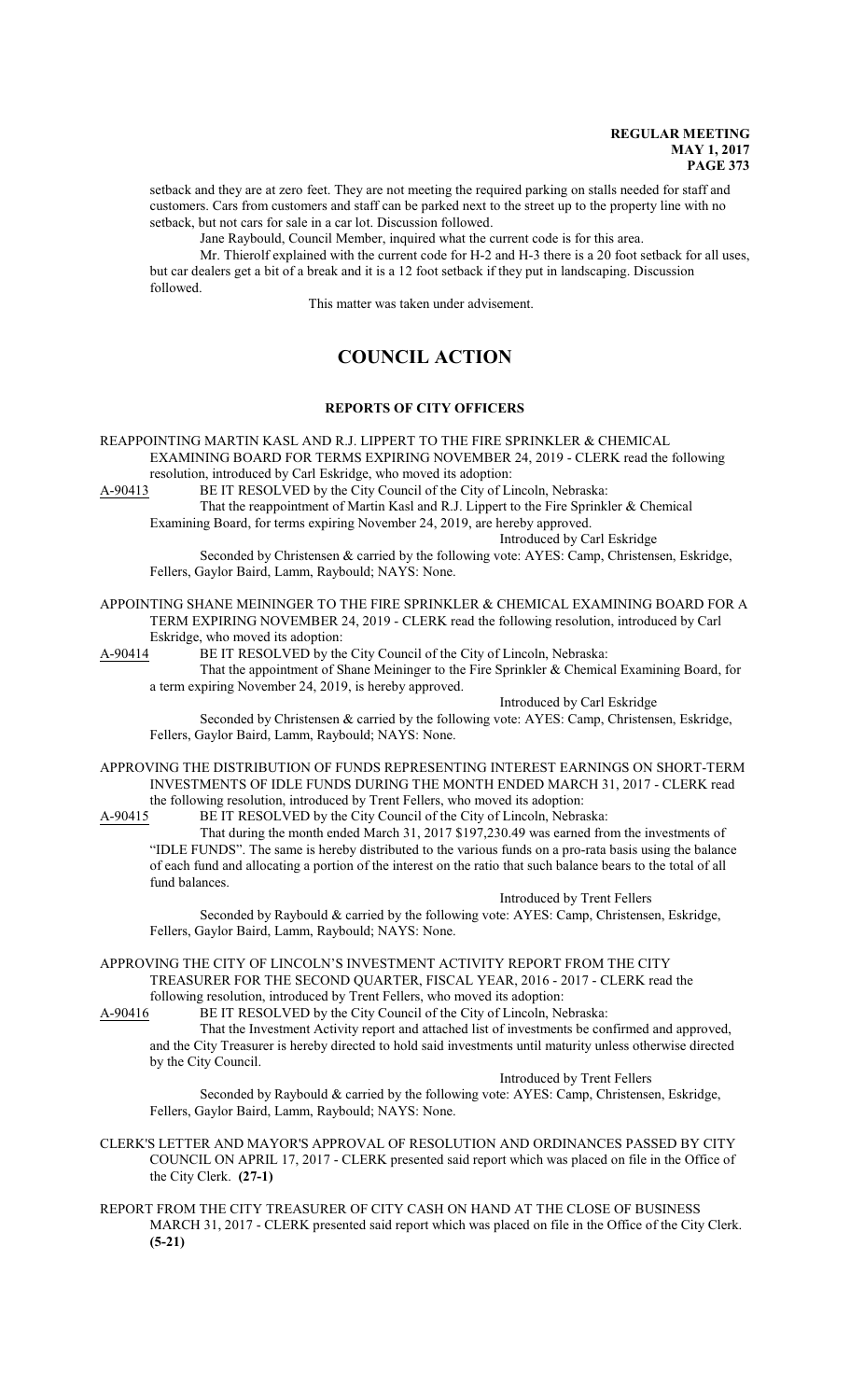## **PETITIONS & COMMUNICATIONS**

SETTING THE HEARING DATE OF MONDAY, MAY 8, 2017 AT 3:00 P.M. ON THE MANAGER APPLICATION OF ANDREA R. HOLMSTEDT FOR LNK2 LODGING LLC DBA FAIRFIELD INN & SUITES LINCOLN AIRPORT AT 1000 W BOND STREET, HOLIDAY INN EXPRESS & SUITES LINCOLN AIRPORT AT 1101 W COMMERCE WAY, HUSKER MANAGEMENT INC DBA HOLIDAY INN EXPRESS SUITES LINCOLN SOUTHEAST AT 8801 AMBER HILL CT AND TAMARIN LODGING LLC DBA HOLIDAY INN LINCOLN SOUTHWEST AT 2500 TAMARIN RDG RD - CLERK read the following resolution, introduced by Trent Fellers, who moved its adoption:

A-90417 BE IT RESOLVED by the City Council, of the City of Lincoln, that a hearing date is hereby set for Monday, May 8, 2017, at 3:00 p.m. or as soon thereafter as possible in the City Council Chambers, County-City Building, 555 S. 10th St., Lincoln, NE for the Manager Application of Andrea R. Holmstedt for LNK2 Lodging LLC dba Fairfield Inn & Suites Lincoln Airport at 1000 W Bond Street, Holiday Inn Express & Suites Lincoln Airport at 1101 W Commerce Way, Husker Management Inc dba Holiday Inn Express Suites Lincoln Southeast at 8801 Amber Hill Ct and Tamarin Lodging LLC dba Holiday Inn Lincoln Southwest at 2500 Tamarin Rdg Rd.

If the Police Dept. is unable to complete the investigation by said time, a new hearing date will be set.

Introduced by Trent Fellers

Seconded by Raybould & carried by the following vote: AYES: Camp, Christensen, Eskridge, Fellers, Gaylor Baird, Lamm, Raybould; NAYS: None.

- SETTING THE HEARING DATE OF MONDAY, MAY 15, 2017 AT 3:00 P.M. ON THE APPLICATION OF O'NEILL'S BUZZSAW 3 LLC DBA O'NEILL'S BUZZSAW 3 BAR FOR A CLASS C LIQUOR LICENSE AT 5250 CORNHUSKER HWY - CLERK read the following resolution, introduced by Trent Fellers, who moved its adoption:
- A-90418 BE IT RESOLVED by the City Council, of the City of Lincoln, that a hearing date is hereby set for Monday, May 8, 2017, at 3:00 p.m. or as soon thereafter as possible in the City Council Chambers, County-City Building, 555 S. 10th St., Lincoln, NE for the Application of O'Neill's Buzzsaw 3 LLC dba O'Neill's Buzzsaw 3 Bar for a Class C Liquor License at 5250 Cornhusker Hwy

If the Police Dept. is unable to complete the investigation by said time, a new hearing date will be set.

#### Introduced by Trent Fellers

Seconded by Raybould & carried by the following vote: AYES: Camp, Christensen, Eskridge, Fellers, Gaylor Baird, Lamm, Raybould; NAYS: None.

#### **PLACED ON FILE IN THE OFFICE OF THE CITY CLERK:**

Administrative Amendment No. 17032 to Special Permit No. 1527A, Pelican Bay CUP, approved by the Planning Director on April 11, 2017, to allow covered decks and patios in the rear yard of Lots 16 and 17, generally located at N. Lakeshore Drive and Pelican Bay Place.

Administrative Amendment No. 17007 to Special Permit/Use Permit No. 11I, Southridge Combined Special Permit/Use Permit, approved by the Planning Director on April 12, 2017, to increase the allowable square footage for the commercial building on Lot 16 from 220,000 to 248,000 square feet, generally located at S. 27<sup>th</sup> Street and Pine Lake Road.

Administrative Amendment No. 17012 to Change of Zone No. 04075G, Village Gardens PUD, approved by the Planning Director on April 12, 2017, to revise the site plan by adding Note 55 which requires permittees to submit parking calculations and to modify Note 10 of the development plan which modifies the parking requirement for live/work units and allows them to use shared parking adjacent to a commercial center, generally located at S. 56<sup>th</sup> and Pine Lake Road.

Administrative Amendment No. 17013 to Use Permit No. 150B, Appian Way Regional Center Phase II, approved by the Planning Director on April 12, 2017, to increase the number of lots in Block 2 from seven to eight by dividing Lot 4 into Lot 4A and Lot 4B, to revise the land use table to include the new lots and to show an automobile parts store on Lot 4A and commercial/retail on Lot 4B, and to show automobile repair on Lot 3B, Block 2, instead of automobile sales, generally located at S. 84<sup>th</sup> Street and Highway 2 (south side).

Administrative Amendment No. 17031 to Final Plat No. 16049, Williamsburg Village North, approved by the Planning Director on April 13, 2017, to accept the Affidavit of Surveyor to correct typographical errors on the Williamsburg Village North Final Plat, generally located at S. 34<sup>th</sup> Street and Old Cheney Road. Administrative Amendment No. 17022 to Change of Zone No. 05068E, The Woodlands at Yankee Hill, approved by the Planning Director on April 14, 2017, to revise the site plan to designate the use of Lot 14, Block 22 as apartments, to specify the maximum number of dwelling units on the lot as 46, to delineate setbacks, and to update the plan accordingly, generally located at S. 70<sup>th</sup> Street and Yankee Hill Road.

#### **LIQUOR RESOLUTIONS**

APPLICATION OF FOOD FOR THOUGHT, LLC DBA BREAD & CUP FOR A CLASS C LIQUOR LICENSE AT 440 NORTH 8<sup>TH</sup> STREET - CLERK read the following resolution, introduced by Roy Christensen, who moved its adoption for approval: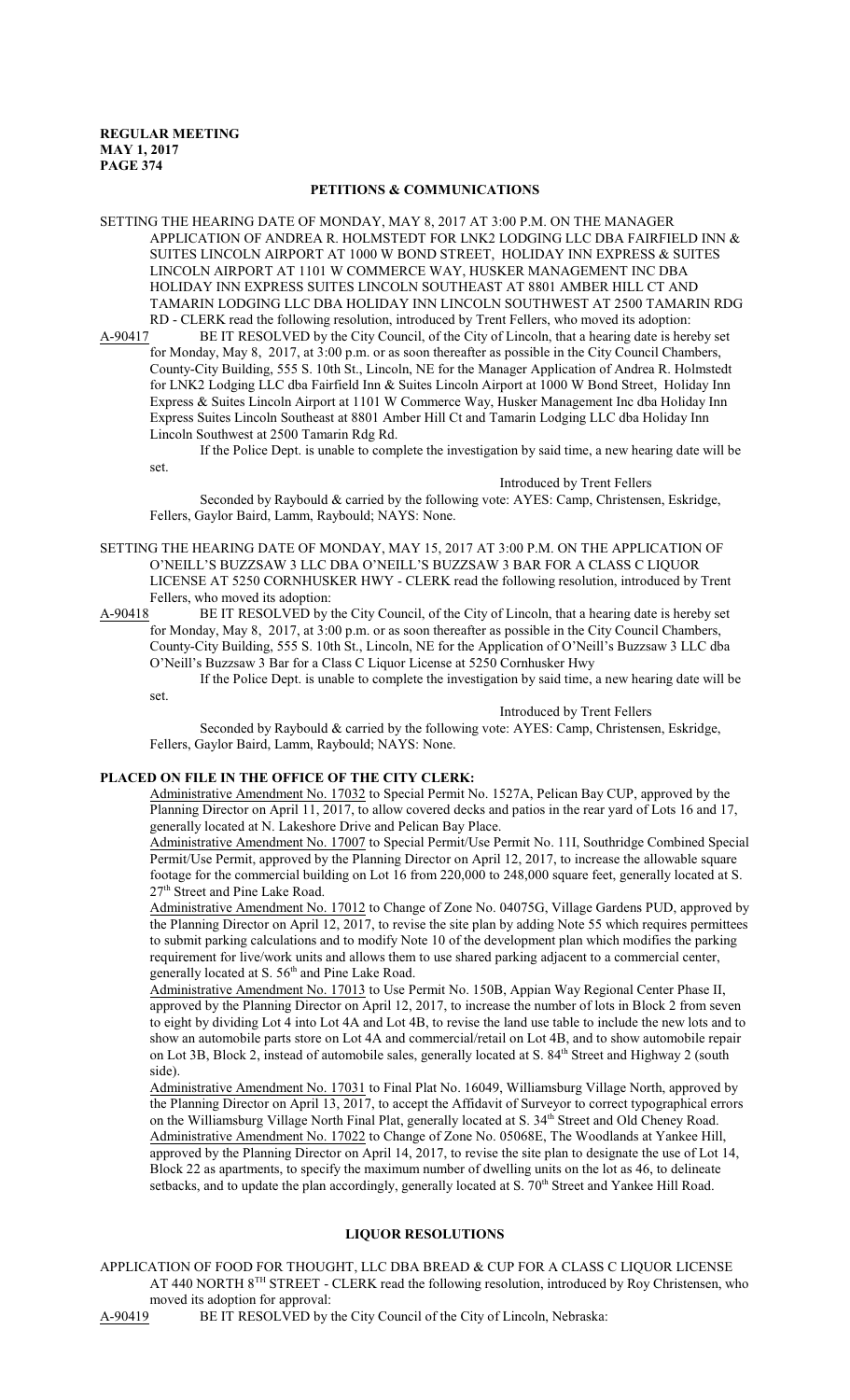That after hearing duly had as required by law, consideration of the facts of this application, the Nebraska Liquor Control Act, and the pertinent City ordinances, the City Council recommends that the application of Food for Thought, LLC dba Bread & Cup for a Class "C" liquor license at 440 North  $8<sup>th</sup>$ Street, Lincoln, Nebraska, for the license period ending October 31, 2017, be approved with the condition that:

1. All employees must possess a valid Responsible Beverage Server/Seller Permit as required by Section 5.04.124 of the Lincoln Municipal Code.

2. The premises must comply in every respect with all city and state regulations.

The City Clerk is directed to transmit a copy of this resolution to the Nebraska Liquor Control Commission.

Introduced by Roy Christensen

Seconded by Fellers & carried by the following vote: AYES: Camp, Christensen, Eskridge, Fellers, Gaylor Baird, Lamm, Raybould; NAYS: None.

MANAGER APPLICATION OF KEVIN W. SHINN FOR FOOD FOR THOUGHT, LLC DBA BREAD & CUP AT 440 NORTH 8<sup>TH</sup> STREET - CLERK read the following resolution, introduced by Roy Christensen, who moved its adoption for approval:

A-90420 WHEREAS, Food for Thought, LLC dba Bread & Cup located at 440 North 8<sup>th</sup> Street, Lincoln, Nebraska has been approved for a Retail Class "C" liquor license, and now requests that Kevin W. Shinn be named manager;

WHEREAS, Kevin W. Shinn appears to be a fit and proper person to manage said business. NOW, THEREFORE, BE IT RESOLVED by the City Council of the City of Lincoln, Nebraska: That after hearing duly had as required by law, consideration of the facts of this application, the Nebraska Liquor Control Act, and the pertinent City ordinances, the City Council recommends that Kevin W. Shinn be approved as manager of this business for said licensee.

The City Clerk is directed to transmit a copy of this resolution to the Nebraska Liquor Control Commission.

Introduced by Roy Christensen

Seconded by Fellers & carried by the following vote: AYES: Camp, Christensen, Eskridge, Fellers, Gaylor Baird, Lamm, Raybould; NAYS: None.

APPLICATION OF ENDGAME OPERATING GROUP, LLC DBA BIG RED RESTAURANT & SPORTS BAR FOR A CLASS C LIQUOR LICENSE AT 8933 ANDERMATT DRIVE - CLERK read the following resolution, introduced by Roy Christensen, who moved its adoption for approval:

A-90421 BE IT RESOLVED by the City Council of the City of Lincoln, Nebraska:

That after hearing duly had as required by law, consideration of the facts of this application, the Nebraska Liquor Control Act, and the pertinent City ordinances, the City Council recommends that the application of Endgame Operating Group, LLC dba Big Red Restaurant & Sports Bar for a Class "C" liquor license at 8933 Andermatt Drive, Lincoln, Nebraska, for the license period ending October 31, 2017, be approved with the condition that:

1. All employees must possess a valid Responsible Beverage Server/Seller Permit as required by Section 5.04.124 of the Lincoln Municipal Code.

2. The premises must comply in every respect with all city and state regulations. The City Clerk is directed to transmit a copy of this resolution to the Nebraska Liquor Control Commission.

Introduced by Roy Christensen

Seconded by Fellers & carried by the following vote: AYES: Camp, Christensen, Eskridge, Fellers, Gaylor Baird, Lamm, Raybould; NAYS: None.

MANAGER APPLICATION OF TROY D. OLSON FOR ENDGAME OPERATING GROUP, LLC DBA BIG RED RESTAURANT & SPORTS BAR AT 8933 ANDERMATT DRIVE - CLERK read the following resolution, introduced by Roy Christensen, who moved its adoption for approval:

A-90422 WHEREAS, Endgame Operating Group, LLC dba Big Red Restaurant & Sports Bar located at 8933 Andermatt Drive, Lincoln, Nebraska has been approved for a Retail Class "C" liquor license, and now requests that Troy D. Olson be named manager;

WHEREAS, Troy D. Olson appears to be a fit and proper person to manage said business. NOW, THEREFORE, BE IT RESOLVED by the City Council of the City of Lincoln, Nebraska: That after hearing duly had as required by law, consideration of the facts of this application, the Nebraska Liquor Control Act, and the pertinent City ordinances, the City Council recommends that Troy D. Olson be approved as manager of this business for said licensee.

The City Clerk is directed to transmit a copy of this resolution to the Nebraska Liquor Control Commission.

Introduced by Roy Christensen

Seconded by Fellers & carried by the following vote: AYES: Camp, Christensen, Eskridge, Fellers, Gaylor Baird, Lamm, Raybould; NAYS: None.

APPLICATION OF SEVEN DIAMONDS, LLC DBA TALON ROOM FOR A CLASS CK LIQUOR LICENSE AT 230 NORTH 12<sup>TH</sup> STREET, SUITE 1 - CLERK read the following resolution, introduced by Roy Christensen, who moved its adoption for approval:

A-90423 BE IT RESOLVED by the City Council of the City of Lincoln, Nebraska: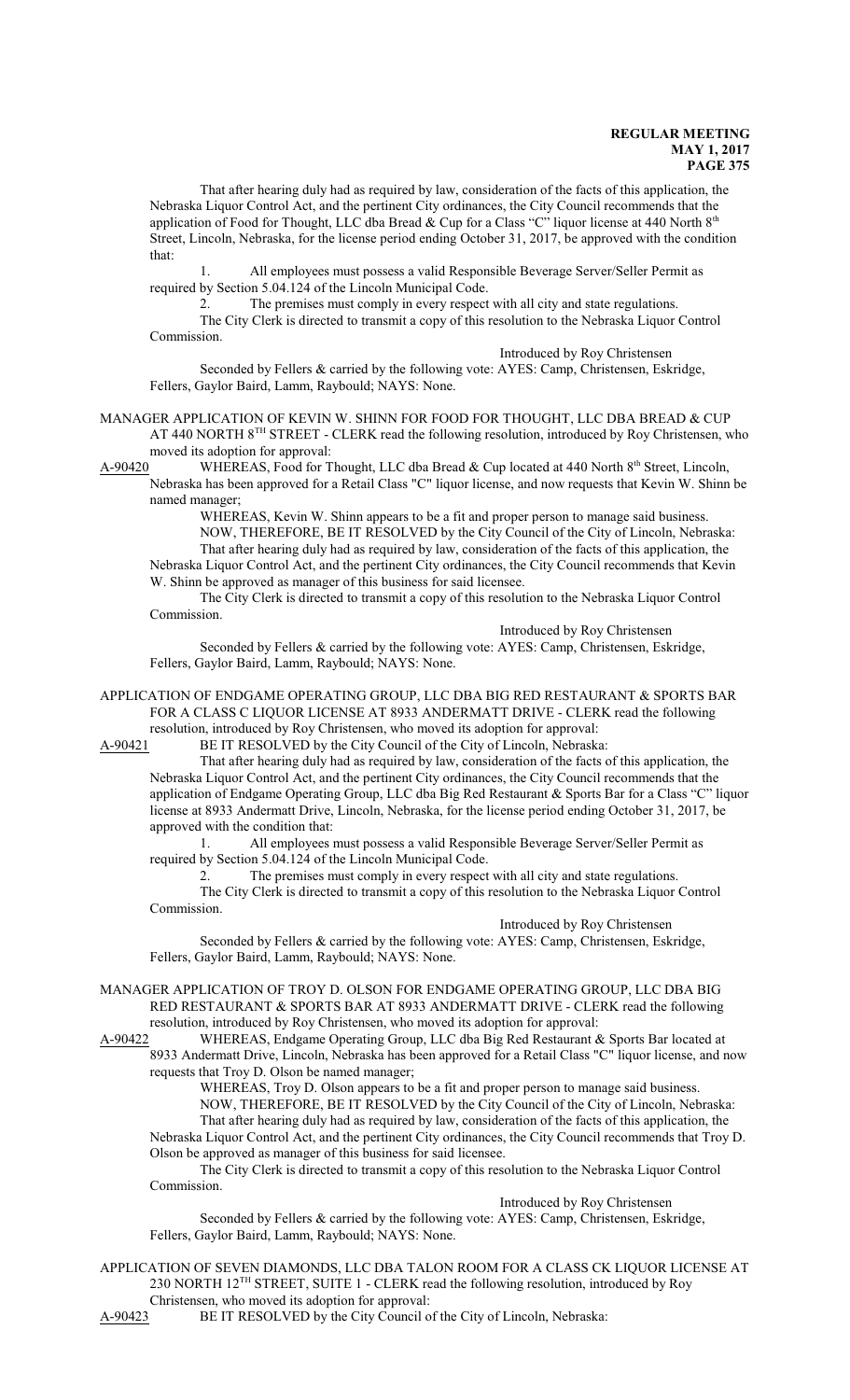That after hearing duly had as required by law, consideration of the facts of this application, the Nebraska Liquor Control Act, and the pertinent City ordinances, the City Council recommends that the application of Seven Diamonds, LLC dba Talon Room for a Class "CK" liquor license at 230 North 12<sup>th</sup> Street, Suite 1, Lincoln, Nebraska, for the license period ending October 31, 2017, be approved with the condition that:

1. Applicant must successfully complete the responsible beverage manager training course required by Section 5.04.035 of the Lincoln Municipal Code prior to receiving the liquor license from the City Clerk.

2. All employees must possess a valid Responsible Beverage Server/Seller Permit as required by Section 5.04.124 of the Lincoln Municipal Code.

3. The premises must comply in every respect with all city and state regulations. The City Clerk is directed to transmit a copy of this resolution to the Nebraska Liquor Control Commission.

Introduced by Roy Christensen

Seconded by Fellers & carried by the following vote: AYES: Camp, Christensen, Eskridge, Fellers, Gaylor Baird, Lamm, Raybould; NAYS: None.

MANAGER APPLICATION OF MATTHEW D. ROGGE FOR SEVEN DIAMONDS, LLC DBA TALON ROOM AT 230 NORTH 12<sup>TH</sup> STREET, SUITE 1 - CLERK read the following resolution, introduced by Roy Christensen, who moved its adoption for approval:

A-90424 WHEREAS, Seven Diamonds, LLC dba Talon Room located at 230 North 12<sup>th</sup> Street, Suite 1, Lincoln, Nebraska has been approved for a Retail Class "CK" liquor license, and now requests that Matthew D. Rogge be named manager;

WHEREAS, Matthew D. Rogge appears to be a fit and proper person to manage said business. NOW, THEREFORE, BE IT RESOLVED by the City Council of the City of Lincoln, Nebraska: That after hearing duly had as required by law, consideration of the facts of this application, the Nebraska Liquor Control Act, and the pertinent City ordinances, the City Council recommends that Matthew D. Rogge be approved as manager of this business for said licensee.

The City Clerk is directed to transmit a copy of this resolution to the Nebraska Liquor Control Commission.

Introduced by Roy Christensen

Seconded by Fellers & carried by the following vote: AYES: Camp, Christensen, Eskridge, Fellers, Gaylor Baird, Lamm, Raybould; NAYS: None.

APPLICATION OF BURT FAMILY BAR-B-QUE, LLC DBA PHAT JACK'S BBQ FOR A CLASS IK LIQUOR LICENSE AT 101 SOUTHWEST 14<sup>TH</sup> PLACE - CLERK read the following resolution, introduced by Roy Christensen, who moved its adoption for approval:

A-90425 BE IT RESOLVED by the City Council of the City of Lincoln, Nebraska:

That after hearing duly had as required by law, consideration of the facts of this application, the Nebraska Liquor Control Act, and the pertinent City ordinances, the City Council recommends that the application of Burt Family Bar-B-Que, LLC dba Phat Jack's BBQ for a Class "IK" liquor license at 101 Southwest 14<sup>th</sup> Place, Lincoln, Nebraska, for the license period ending April 30, 2018, be approved with the condition that:

1. The applicant obtains a valid special permit, including the parking requirements.

2. All employees must possess a valid Responsible Beverage Server/Seller Permit as required by Section 5.04.124 of the Lincoln Municipal Code.

3. The premises must comply in every respect with all city and state regulations.

The City Clerk is directed to transmit a copy of this resolution to the Nebraska Liquor Control Commission.

Introduced by Roy Christensen

Seconded by Fellers & carried by the following vote: AYES: Camp, Christensen, Eskridge, Fellers, Gaylor Baird, Lamm, Raybould; NAYS: None.

MANAGER APPLICATION OF JACQUELINE S. BURT FOR BURT FAMILY BAR-B-QUE, LLC DBA PHAT JACK'S BBQ AT 101 SOUTHWEST 14TH PLACE - CLERK read the following resolution, introduced by Roy Christensen, who moved its adoption for approval:

A-90426 WHEREAS, Burt Family Bar-B-Que, LLC dba Phat Jack's BBQ located at 101 Southwest 14<sup>th</sup> Place, Lincoln, Nebraska has been approved for a Retail Class "IK" liquor license, and now requests that Jacqueline S. Burt be named manager;

WHEREAS, Jacqueline S. Burt appears to be a fit and proper person to manage said business.

NOW, THEREFORE, BE IT RESOLVED by the City Council of the City of Lincoln, Nebraska: That after hearing duly had as required by law, consideration of the facts of this application, the Nebraska Liquor Control Act, and the pertinent City ordinances, the City Council recommends that Jacqueline S. Burt be approved as manager of this business for said licensee.

The City Clerk is directed to transmit a copy of this resolution to the Nebraska Liquor Control Commission.

Introduced by Roy Christensen

Seconded by Fellers & carried by the following vote: AYES: Camp, Christensen, Eskridge, Fellers, Gaylor Baird, Lamm, Raybould; NAYS: None.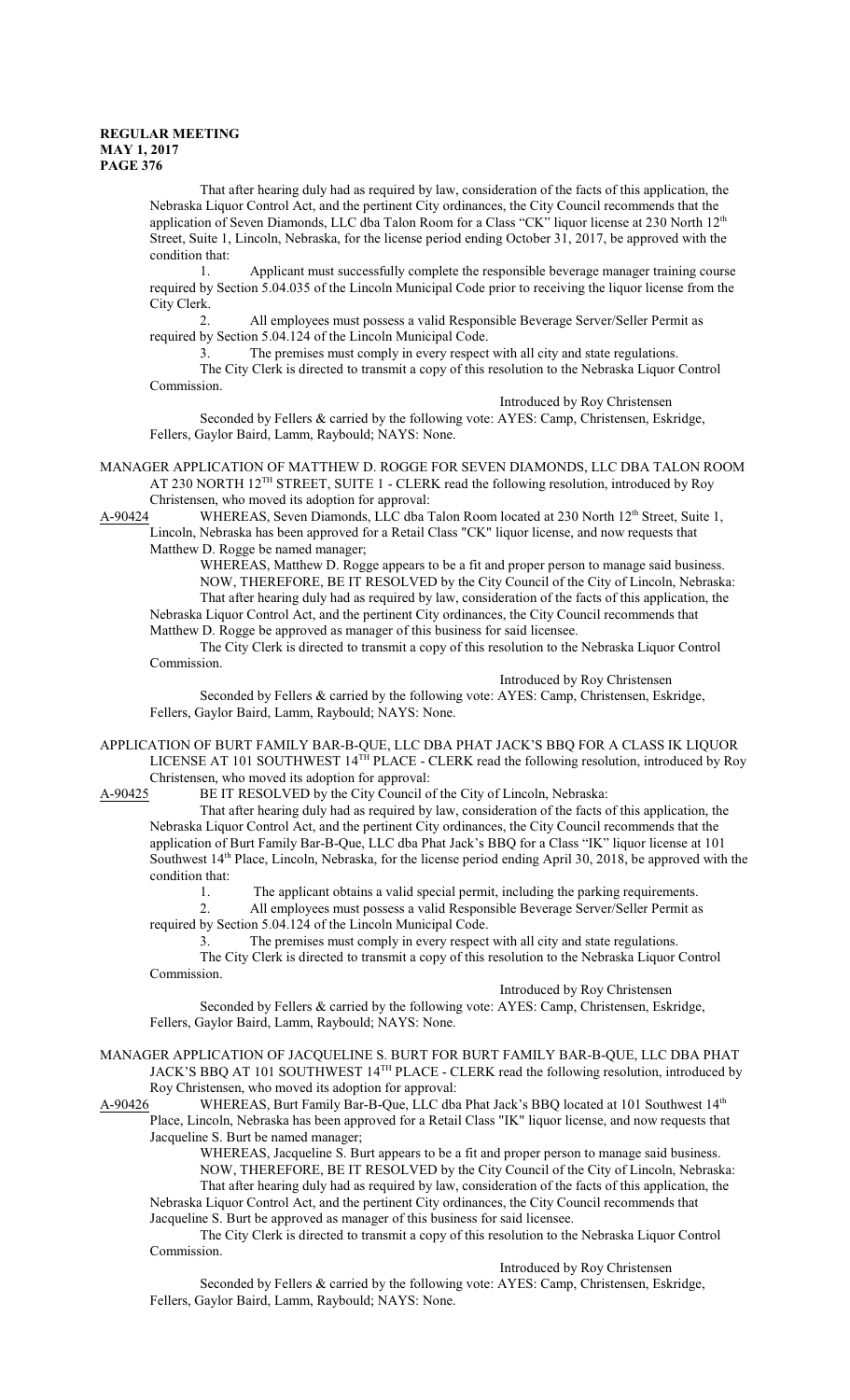MANAGER APPLICATION OF PETER T. CLARKE FOR FOODMART II, INC. DBA MARKET PLACE IGA AT 4646 WEST HUNTINGTON AVENUE - CLERK read the following resolution, introduced by Roy Christensen, who moved its adoption for approval:

A-90427 WHEREAS, Foodmart II, Inc. dba Market Place IGA located at 4646 West Huntington Avenue, Lincoln, Nebraska has been approved for a Retail Class "D" liquor license, and now requests that Peter T. Clarke be named manager;

WHEREAS, Peter T. Clarke appears to be a fit and proper person to manage said business. NOW, THEREFORE, BE IT RESOLVED by the City Council of the City of Lincoln, Nebraska: That after hearing duly had as required by law, consideration of the facts of this application, the Nebraska Liquor Control Act, and the pertinent City ordinances, the City Council recommends that Peter T. Clarke be approved as manager of this business for said licensee.

The City Clerk is directed to transmit a copy of this resolution to the Nebraska Liquor Control Commission.

Introduced by Roy Christensen

Seconded by Fellers & carried by the following vote: AYES: Camp, Christensen, Eskridge, Fellers, Gaylor Baird, Lamm, Raybould; NAYS: None.

MANAGER APPLICATION OF ROBERT E. MILLER FOR JSD, LLC DBA HUSKERVILLE PUB & PIZZA AT 2805 NORTHWEST 48<sup>TH</sup> STREET - CLERK read the following resolution, introduced by Roy Christensen, who moved its adoption for approval:

A-90428 WHEREAS, JSD, LLC dba Huskerville Pub & Pizza located at 2805 Northwest 48<sup>th</sup> Street, Lincoln, Nebraska has been approved for a Retail Class "CK" liquor license, and now requests that Robert

E. Miller be named manager; WHEREAS, Robert E. Miller appears to be a fit and proper person to manage said business. NOW, THEREFORE, BE IT RESOLVED by the City Council of the City of Lincoln, Nebraska: That after hearing duly had as required by law, consideration of the facts of this application, the

Nebraska Liquor Control Act, and the pertinent City ordinances, the City Council recommends that Robert E. Miller be approved as manager of this business for said licensee.

The City Clerk is directed to transmit a copy of this resolution to the Nebraska Liquor Control Commission.

Introduced by Roy Christensen

Seconded by Fellers & carried by the following vote: AYES: Camp, Christensen, Eskridge, Fellers, Gaylor Baird, Lamm, Raybould; NAYS: None.

MANAGER APPLICATION OF JAY GATES FOR RMH FRANCHISE CORPORATION DBA APPLEBEE'S NEIGHBORHOOD GRILL & BAR AT 3730 VILLAGE DRIVE, 6100 O STREET, UNIT 308, AND 3951 NORTH 27<sup>TH</sup> STREET - CLERK read the following resolution, introduced by Roy Christensen, who moved its adoption for approval:

A-90429 WHEREAS, RMH Franchise Corporation dba Applebee's Neighborhood Grill & Bar located at 3730 Village Drive, 6100 O Street, Unit 308, and 3951 North 27<sup>th</sup> Street, Lincoln, Nebraska has been approved for a Retail Class "I" liquor license, and now requests that Jay Gates be named manager;

WHEREAS, Jay Gates appears to be a fit and proper person to manage said business.

NOW, THEREFORE, BE IT RESOLVED by the City Council of the City of Lincoln, Nebraska: That after hearing duly had as required by law, consideration of the facts of this application, the Nebraska Liquor Control Act, and the pertinent City ordinances, the City Council recommends that Jay Gates be approved as manager of this business for said licensee.

The City Clerk is directed to transmit a copy of this resolution to the Nebraska Liquor Control Commission.

Introduced by Roy Christensen

Seconded by Fellers & carried by the following vote: AYES: Camp, Christensen, Eskridge, Fellers, Gaylor Baird, Lamm, Raybould; NAYS: None.

APPLICATION OF WHOLE FOODS MARKET NEBRASKA, LLC FOR A SPECIAL DESIGNATED LICENSE TO COVER AN OUTDOOR AREA MEASURING APPROXIMATELY 100 FEET BY 100 FEET AT WHOLE FOODS MARKET AT 6055 O STREET ON MAY 20, 2017 BETWEEN 10:00 A.M. AND 4:00 P.M. - CLERK read the following resolution, introduced by Roy Christensen, who moved its adoption for approval:<br>A-90430 I

BE IT RESOLVED by the City Council of the City of Lincoln, Nebraska:

That after hearing duly had as required by law, consideration of the facts of this application, the Nebraska Liquor Control Act, and the pertinent City ordinances, the City Council recommends that the application of Whole Foods Market Nebraska, LLC for a special designated license to cover an outdoor area measuring approximately 100 feet by 100 feet at Whole Foods Market at 6055 O Street, Lincoln, Nebraska, on May 20, 2017, between the hours of 10:00 a.m. and 4:00 p.m., be approved with the condition that the premises complies in every respect with all City and State regulations and with the following requirements:

1. Identification to be checked, wristbands required on all parties wishing to consume alcohol.

2. Adequate security shall be provided for the event.

3. The area requested for the permit shall be separated from the public by a fence or other

means.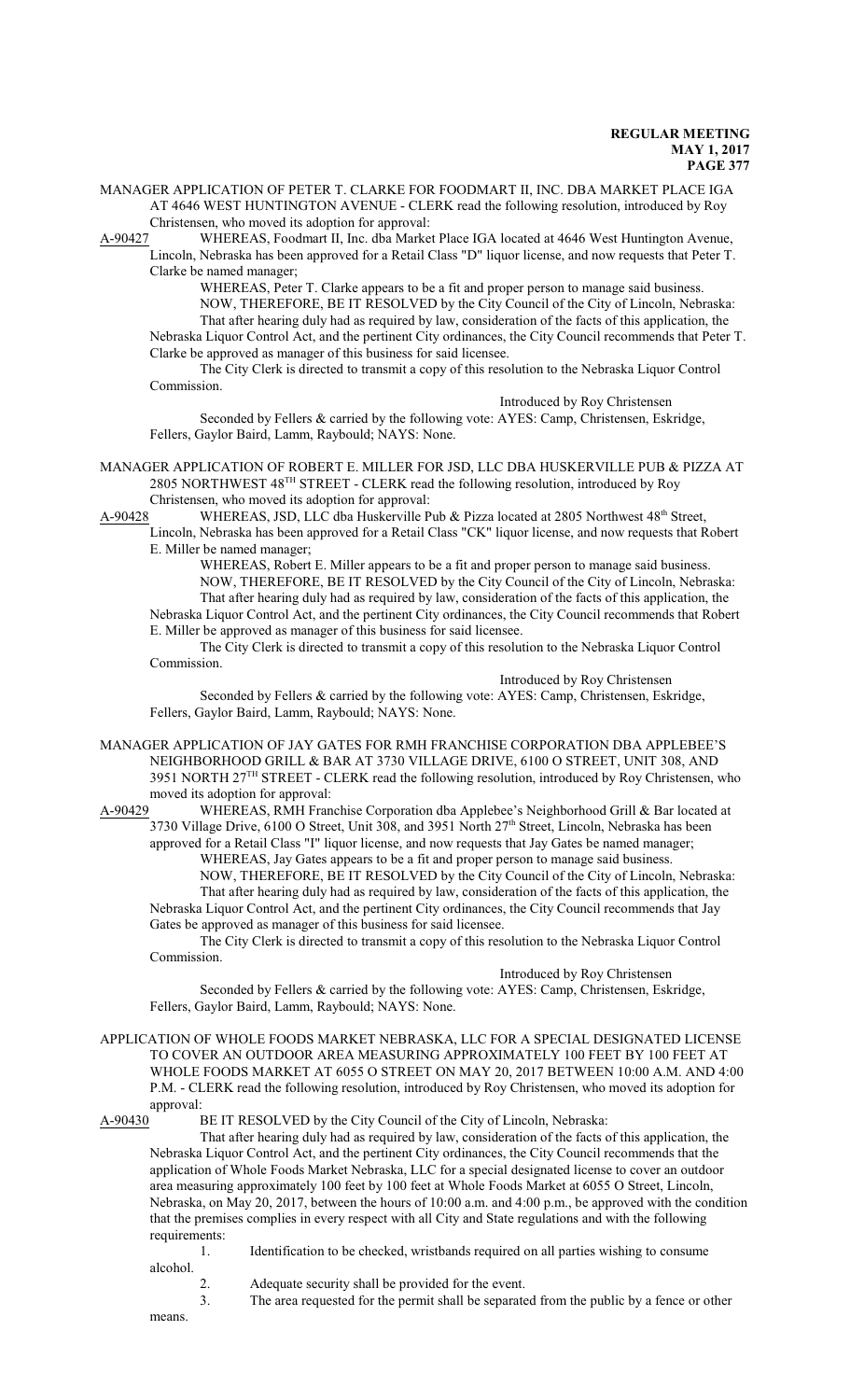means.

4. Responsible alcohol service practices shall be followed.

BE IT FURTHER RESOLVED the City Clerk is directed to transmit a copy of this resolution to the Nebraska Liquor Control Commission.

Introduced by Roy Christensen

Seconded by Fellers & carried by the following vote: AYES: Camp, Christensen, Eskridge, Fellers, Gaylor Baird, Lamm, Raybould; NAYS: None.

APPLICATION OF SMG FOOD & BEVERAGE, LLC FOR A SPECIAL DESIGNATED LICENSE TO COVER AN OUTDOOR AREA MEASURING APPROXIMATELY 700 FEET BY 448 FEET AT PINEWOOD BOWL THEATER AT 4201 SOUTH CODDINGTON ON MAY 18, 19 & 20; JUNE 6, 7, 8, 9, 10, 11, 15, 16 & 17; JULY 25, 26, 27, 28 & 29; AND AUGUST 9, 10, 11, 12, 13, 19, 20 & 21, 2017 BETWEEN 6:00 A.M. AND 2:00 A.M. - CLERK read the following resolution, introduced by Roy Christensen, who moved its adoption for approval:<br>A-90431 BE IT RESOLV

BE IT RESOLVED by the City Council of the City of Lincoln, Nebraska:

That after hearing duly had as required by law, consideration of the facts of this application, the Nebraska Liquor Control Act, and the pertinent City ordinances, the City Council recommends that the application of SMG Food & Beverage, LLC for a special designated license to cover an outdoor area measuring approximately 700 feet by 448 feet at Pinewood Bowl Theater at 4201 South Coddington, Lincoln, Nebraska, on May 18, 19, & 20; June 6, 7, 8, 9, 10, 11, 15, 16, & 17; July 25, 26, 27, 28, & 29; and August 9, 10, 11, 12, 13, 19, 20, & 21, 2017, between the hours of 6:00 a.m. and 2:00 a.m., be approved with the condition that the premises complies in every respect with all City and State regulations and with the following requirements:

1. Identification to be checked, wristbands required on all parties wishing to consume alcohol.

- 2. Adequate security shall be provided for the event.
- 3. The area requested for the permit shall be separated from the public by a fence or other
	- Responsible alcohol service practices shall be followed.

BE IT FURTHER RESOLVED the City Clerk is directed to transmit a copy of this resolution to the Nebraska Liquor Control Commission.

Introduced by Roy Christensen

Seconded by Fellers & carried by the following vote: AYES: Camp, Christensen, Eskridge, Fellers, Gaylor Baird, Lamm, Raybould; NAYS: None.

## **PUBLIC HEARING - RESOLUTIONS**

APPROVING ENDGAME OPERATING GROUP LLC DBA BIG RED RESTAURANT & SPORTS BAR AS A KENO SATELLITE AT 8933 ANDERMATT DRIVE - CLERK read the following resolution, introduced by Carl Eskridge, who moved its adoption:

A-90432 WHEREAS, the City of Lincoln and the County of Lancaster, Nebraska have entered into an Interlocal Agreement for the purpose of providing for a joint City-County keno lottery; and

WHEREAS, the City has entered into a contract for the operation of a keno type lottery with EHPV Lottery Services, LLC, a Nebraska limited liability company; and

WHEREAS, Section 5 of the Interlocal Agreement and Section 3(b) of the Keno Contract grant the City the authority to approve all satellite locations within the corporate limits of Lincoln; and

WHEREAS, all requirements under the Interlocal Agreement and the Keno Contract governing the establishment and location of keno satellite sites have been met.

NOW, THEREFORE, BE IT RESOLVED by the City Council of the City of Lincoln, Nebraska that a keno satellite site is hereby authorized at the location of Endgame Operating Group LLC dba Big Red Restaurant & Sports Bar, 8933 Andermatt Drive, Lincoln, NE 68526.

The City Clerk is directed to return an executed copy of this Resolution to Endgame Operating Group LLC dba Big Red Restaurant & Sports Bar, 8933 Andermatt Drive, Lincoln, NE 68526.

Introduced by Carl Eskridge

Seconded by Camp & carried by the following vote: AYES: Camp, Christensen, Eskridge, Fellers, Gaylor Baird, Lamm, Raybould; NAYS: None.

## ACCEPTING THE REPORT OF NEW AND PENDING CLAIMS AGAINST THE CITY AND APPROVING DISPOSITION OF CLAIMS SET FORTH FOR THE PERIOD OF APRIL 1-15, 2017 - CLERK read the following resolution, introduced by Carl Eskridge, who moved its adoption:

A-90433 BE IT RESOLVED by the City Council of the City of Lincoln, Nebraska:

That the claims listed in the attached report, marked as Exhibit "A", dated April 17, 2017, of various new and pending tort claims filed against the City of Lincoln with the Office of the City Attorney or the Office of the City Clerk, as well as claims which have been disposed of, are hereby received as required by Neb. Rev. Stat. § 13-905 (Reissue 1997). The dispositions of claims by the Office of the City Attorney, as shown by the attached report, are hereby approved:

 DENIED CLAIM ALLOWED/SETTLED CLAIMS Sarah Wirthele  $$1,363.68$  Jose Gutierrez  $$2,006.32$  Progressive Insurance a/s/o Claudette Schmidt 12,203.69 Matth ew Schmidt 15,000.00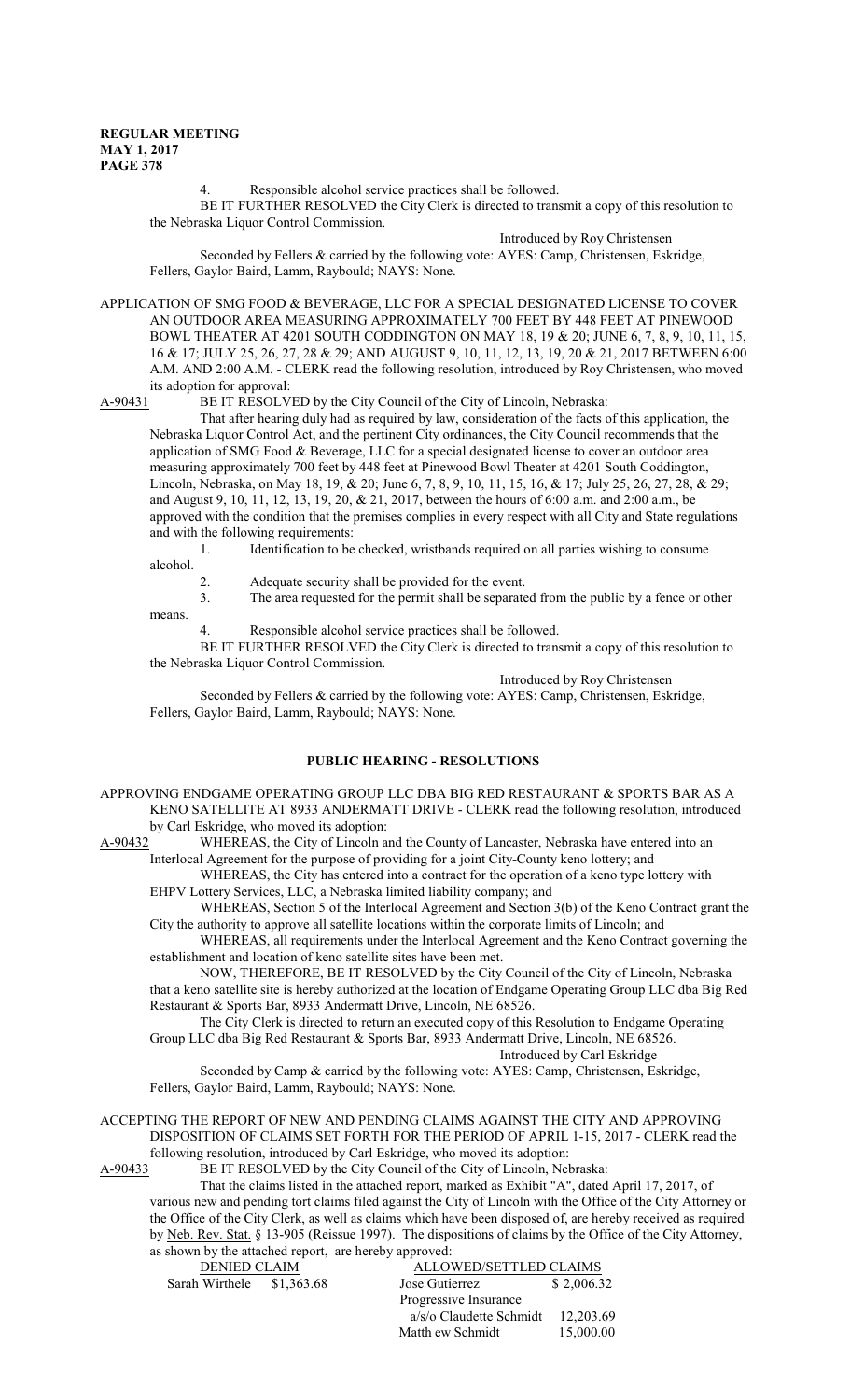The City Attorney is hereby directed to mail to the various claimants listed herein a copy of this resolution which shows the final disposition of their claim.

Introduced by Carl Eskridge Seconded by Christensen & carried by the following vote: AYES: Camp, Christensen, Eskridge, Fellers, Gaylor Baird, Lamm, Raybould; NAYS: None.

APPROVING AN INTERLOCAL AGREEMENT BETWEEN THE CITY OF LINCOLN AND LANCASTER COUNTY ON BEHALF OF LANCASTER COUNTY CORRECTIONS COMMUNITY SERVICE PROGRAM TO CONDUCT ROADSIDE LITTER PICKUP ALONG COUNTY ROADS BY INMATES AND TO PROVIDE SUPERVISION OF THE INMATES FOR A TERM OF MAY 1, 2017 THROUGH DECEMBER 31, 2017 - CLERK read the following resolution, introduced by Carl Eskridge, who moved its adoption:

A-90434 BE IT RESOLVED by the City Council of the City of Lincoln, Nebraska:

That the Interlocal Agreement between the City of Lincoln and Lancaster County on behalf of Lancaster County Corrections Community Service Program to conduct roadside litter pickup along county roads by inmates for a term of May 1, 2017 to December 31, 2017, upon the terms and conditions set out in the Agreement which is attached hereto marked as Attachment "A", is hereby approved and the Mayor is authorized to execute the same on behalf of the City of Lincoln.

The City Clerk is directed to transmit an executed copy of the Agreement to Judy Halstead, Director of the Lincoln-Lancaster County Health Department, and to the Clerk of Lancaster County. Introduced by Carl Eskridge

Seconded by Camp & carried by the following vote: AYES: Camp, Christensen, Eskridge, Fellers, Gaylor Baird, Lamm, Raybould; NAYS: None.

APPROVING AN INTERLOCAL AGREEMENT BETWEEN THE CITY OF LINCOLN AND THE BOARD OF REGENTS OF THE UNIVERSITY OF NEBRASKA TO PROVIDE, MAINTAIN, AND UPDATE ONLINE FOOD HANDLER TRAINING PROGRAMS AS FEDERAL, STATE, AND LOCAL LAWS, REGULATIONS, AND GUIDELINES CHANGE - CLERK read the following resolution, introduced by Carl Eskridge, who moved its adoption:<br>A-90435 BE IT RESOLVED by the City

BE IT RESOLVED by the City Council of the City of Lincoln, Nebraska:

That the Provided Services Agreement between the City of Lincoln, on behalf of the Lincoln-Lancaster County Health Department and the Board of Regents of the University of Nebraska to provide, maintain, and update online food handler training programs as federal, state, and local laws, rules, regulations, and guidelines change, upon the terms and conditions as set forth in said Agreement, which is attached hereto marked as Attachment "A" and made a part hereof by reference, is hereby accepted and approved and the Mayor is hereby authorized to execute said Agreement on behalf of the City.

The City Clerk is directed to send a copy of this Resolution and one fully executed Agreement to Judy Halstead, Director of the Lincoln-Lancaster County Health Department, for transmittal to the University of Nebraska-Lincoln.

Introduced by Carl Eskridge

Seconded by Camp & carried by the following vote: AYES: Camp, Christensen, Eskridge, Fellers, Gaylor Baird, Lamm, Raybould; NAYS: None.

### **PUBLIC HEARING ORDINANCES - 2ND READING & RELATED RESOLUTIONS**

- AMENDING TITLE 2 OF THE LINCOLN MUNICIPAL CODE RELATING TO ESTABLISHING AN APPROPRIATE FUNDING LEVEL FOR THE CITY'S POLICE AND FIRE PENSION PLANS. (4/10/17 - INTRODUCED DELAYED 1 WEEK TO 4/17/17) (REQUEST TO CONTINUE PUBLIC HEARING TO 5/1/17 WITH ACTION ON 5/8/17) (4/24/17 - PUBLIC HEARING CONT'D TO 5/1/17 WITH ACTION ON 5/8/17) - CLERK read an ordinance, introduced by Roy Christensen, amending Title 2 of the Lincoln Municipal Code relating to establishing an appropriate funding level for the City's Police and Fire Pension plans, the second time.
- CREATING ALLEY RE-PAVING DISTRICT NO. 51 FROM 18<sup>TH</sup> STREET TO ANTELOPE VALLEY PARKWAY BETWEEN O AND N STREETS - CLERK read an ordinance, introduced by Carl Eskridge, an ordinance creating Alley Repaving District No. 51, defining the limits thereof, establishing the width of the roadway to be paved and the width of the grading to be done, providing for the curbing, guttering, and laying of sidewalks, providing for the payment of the cost thereof, designating the property to be benefitted, providing for the acquisition of easements and additional right-of-way, if necessary, and repealing all ordinances or parts of ordinances in conflict herewith, the second time.
- TEXT AMENDMENT 17003 AMENDING CHAPTER 27.67 OF THE LINCOLN MUNICIPAL CODE RELATING TO PARKING BY AMENDING SECTION 27.67.030 TO ALLOW PARKING IN THE FRONT YARD IN THE R-4, R-5, R-6, AND R-7 ZONING DISTRICTS WHEN THE PROPERTY IS USED FOR SINGLE FAMILY DWELLINGS, TWO FAMILY DWELLINGS, AND TOWNHOUSES AND TO ALLOW REQUIRED PARKING SPACES TO BE STACKED, AND REPEALING SECTION 27.67.030 AS HITHERTO EXISTING - CLERK read an ordinance, introduced by Carl Eskridge, an ordinance amending Chapter 27.67 of the Lincoln Municipal Code relating to Parking by amending Section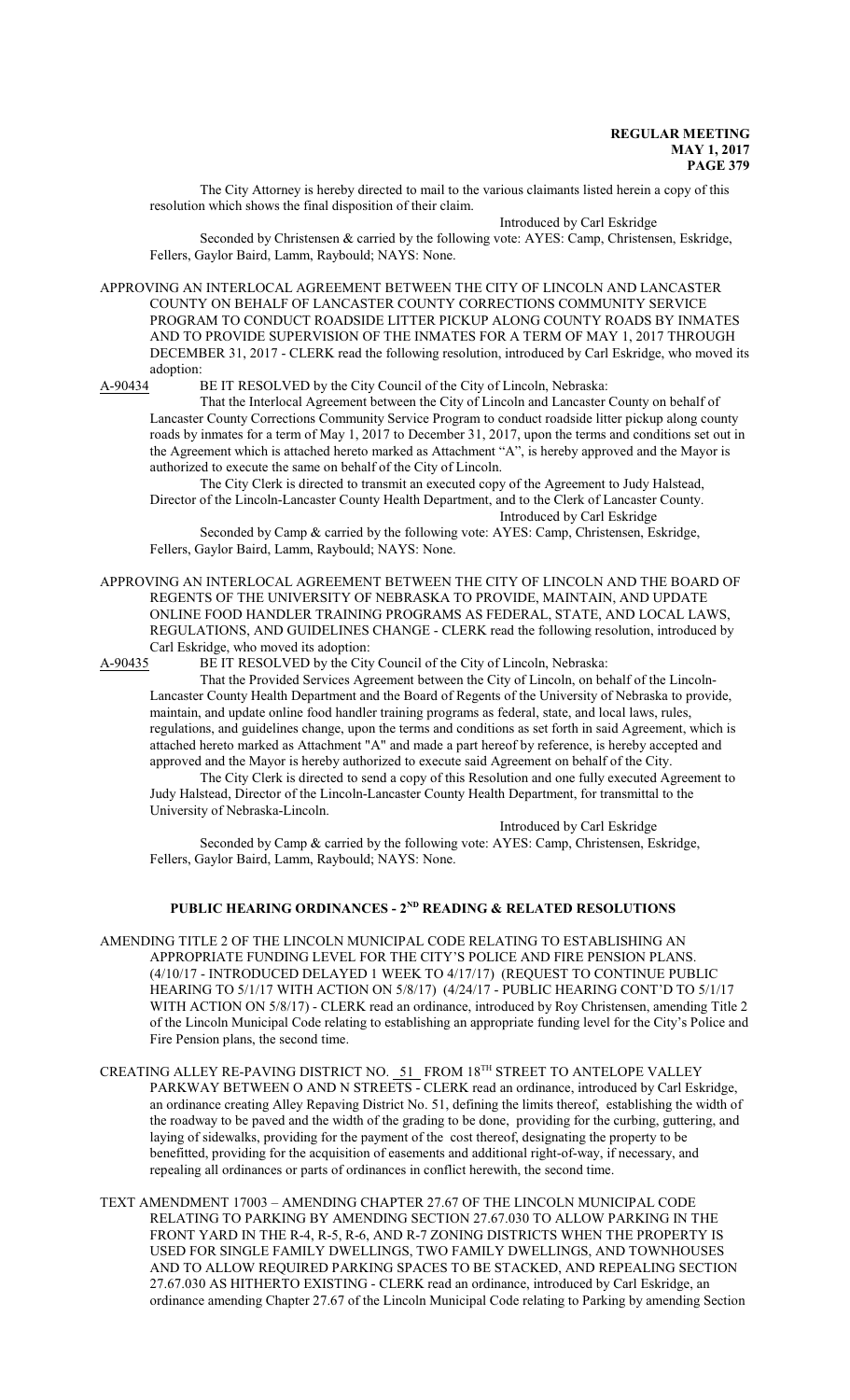27.67.030 to allow parking in the front yard in the R-5, R-6, and R-7 zoning districts when the property is used for single family dwellings, two family dwellings, and townhouses and to allow required parking spaces to be stacked from front-to-back one vehicle deep, and repealing Section 27.67.030 as hitherto existing, the second time.

- APPROVING A REAL ESTATE SALES AGREEMENT BETWEEN THE CITY OF LINCOLN AND KIRK HAVRANEK FOR THE SALE OF CITY OWNED PROPERTIES GENERALLY LOCATED AT 5122, 5132, AND 5142 BETTY LOU BOULEVARD - CLERK read an ordinance, introduced by Carl Eskridge, an ordinance approving a Real Estate Sales Agreement between the City of Lincoln and Kirk Havranek authorizing the sale of City owned properties generally located at 5122, 5132, and 5142 Betty Lou Boulevard, Lincoln, Nebraska, the second time.
- APPROVING THE NATURE'S VARIETY PHASE ONE REDEVELOPMENT AGREEMENT BETWEEN THE CITY OF LINCOLN AND NATURE'S VARIETY, INC. RELATING TO THE REDEVELOPMENT OF LOTS 4-6, BLOCK 1, EDM INDUSTRIAL CENTER ADDITION, LINCOLN, LANCASTER COUNTY, NEBRASKA, GENERALLY LOCATED AT 311, 321, AND 333 SOUTHWEST 32 ND STREET, FOR THE CONSTRUCTION OF AN APPROXIMATELY 24,000 SQUARE FOOT FREEZE-DRYING FACILITY. (RELATED ITEMS: 17R-112, 17R-111, 17-60) (ACTION DATE: 5/8/17)
- AMENDING THE FY 16/17 CIP TO AUTHORIZE AND APPROPRIATE \$275,000.00 IN TIF FUNDS FOR THE NATURE'S VARIETY PHASE ONE PROJECT. (RELATED ITEMS: 17R-112, 17R-111, 17-60) (ACTION DATE: 5/8/17)
- AUTHORIZING THE ISSUANCE OF TAX ALLOCATION BONDS FOR THE NATURE'S VARIETY PHASE ONE PROJECT. (RELATED ITEMS: 17R-112, 17R-111, 17-60) - CLERK read an ordinance, introduced by Carl Eskridge, an ordinance authorizing and providing for the issuance of City of Lincoln, N ebraska tax allocation bonds, notes or other obligations, in one or more taxable or tax-exempt series, in an aggregate principal amount not to exceed \$275,000.00 for the purpose of (1) paying the costs of acquiring, purchasing, constructing, reconstructing, improving, extending, rehabilitating, installing, equipping, furnishing and completing certain property and improvements within the City's Nature's Variety Redevelopment Project Area, and (2) paying the costs of issuance thereof; prescribing the form and certain details of the bonds, notes or other obligations; pledging certain tax revenue and other revenue to the payment of the principal of and interest on the bonds, notes or other obligations as the same become due; limiting payment of the bonds, notes or other obligations to such tax revenues; creating and establishing funds and accounts; delegating, authorizing and directing the Finance Director to exercise his independent discretion and judgment in determining and finalizing certain terms and provisions of the bonds, notes or other obligations not specified herein; taking other actions and making other covenants and agreements in connection with the foregoing; and related matters, the second time.
- TEXT AMENDMENT 16020 AMENDING TITLE 27 OF THE LINCOLN MUNICIPAL CODE RELATING TO THE ZONING CODE BY AMENDING SECTION 27.62.100(C)(2) TO MODIFY THE FRONT AND SIDE YARD SETBACKS FOR CAR SALES AND REMOVE CONDITIONS THAT ARE NO LONGER NEEDED; BY AMENDING SECTION 27.67.040 TO CREATE A NEW PARKING REQUIREMENT FOR MOTORIZED VEHICLE SALES FOR LOTS LESS THAN TWO ACRES; AND REPEALING SECTIONS 27.62.100(C)(2) AND 27.67.040 OF THE LINCOLN MUNICIPAL CODE AS HITHERTO EXISTING. (4/10/17 - PUBLIC HEARING CONT'D 3 WEEKS TO 5/1/17) (ACTION DELAYED 3 WEEKS W/ CONTINUED PUBLIC HEARING TO 5/22/17, 7-0.) - PRIOR to reading:

CAMP Moved to Delay Action 2 weeks w/ Continued Public Hearing on 5/15/17.<br>CHRISTENSEN Offered a friendly amendment to Delay Action 3 weeks w/ Continued Publ

Offered a friendly amendment to Delay Action 3 weeks w/ Continued Public Hearing on 5/22/17. CAMP Accepted the amendment.

Seconded by Lamm & carried by the following vote: AYES: Camp, Christensen, Eskridge, Fellers, Gaylor Baird, Lamm, Raybould; NAYS: None.

CLERK Read an ordinance, introduced by Carl Eskridge, amending Title 27 of the Lincoln Municipal Code by amending Section 27.62.100 of the Lincoln Municipal Code relating to motorized vehicle sales to revise conditions for such use in the H-2 and H-3 districts, as a conditional use: by amending Section 27.67.040 to add special parking requirements for motorized vehicle sales and to amend Figure 27.67.040 to include Motorized Vehicle Sales within the list of uses with special parking requirements; and by repealing Section 27.62.100, Section 27.67.040, and Figure 27.67.040 as hitherto existing, the second time.

## **ORDINANCES - 3RD READING & RELATED RESOLUTIONS**

APPROVING THE  $11^{\text{TH}}$  AND P & LINCOLN COMMERCIAL CLUB REDEVELOPMENT AGREEMENT AMONG THE CITY OF LINCOLN, CAS-NEB-NEDA, LLC, LINCOLN COMMERCIAL CLUB, LLC, AND COMMERCIAL CLUB ENTERPRISES, LLC RELATING TO THE REDEVELOPMENT OF PROPERTY GENERALLY LOCATED AT 200 NORTH 11<sup>th</sup> STREET AND 211 NORTH 11<sup>th</sup> STREET ON THE SOUTHWEST CORNER OF BLOCK 36 AND ADJACENT RIGHT OF WAY. (RELATED ITEMS: 17R-103, 17R-104, 17-53) (4/3/17 - INTRODUCTION DELAYED 1 WEEK TO 4/10/17) (4/10/17 - INTRODUCED DELAYED 1 WEEK TO 4/17/17) (ACTION DATE: 5/1/17) - CLERK read the following resolution, introduced by Roy Christensen, who moved its adoption:<br>A-90436 BE IT RESOLVED by the City Council of the City of Lincoln, Nebraska: BE IT RESOLVED by the City Council of the City of Lincoln, Nebraska: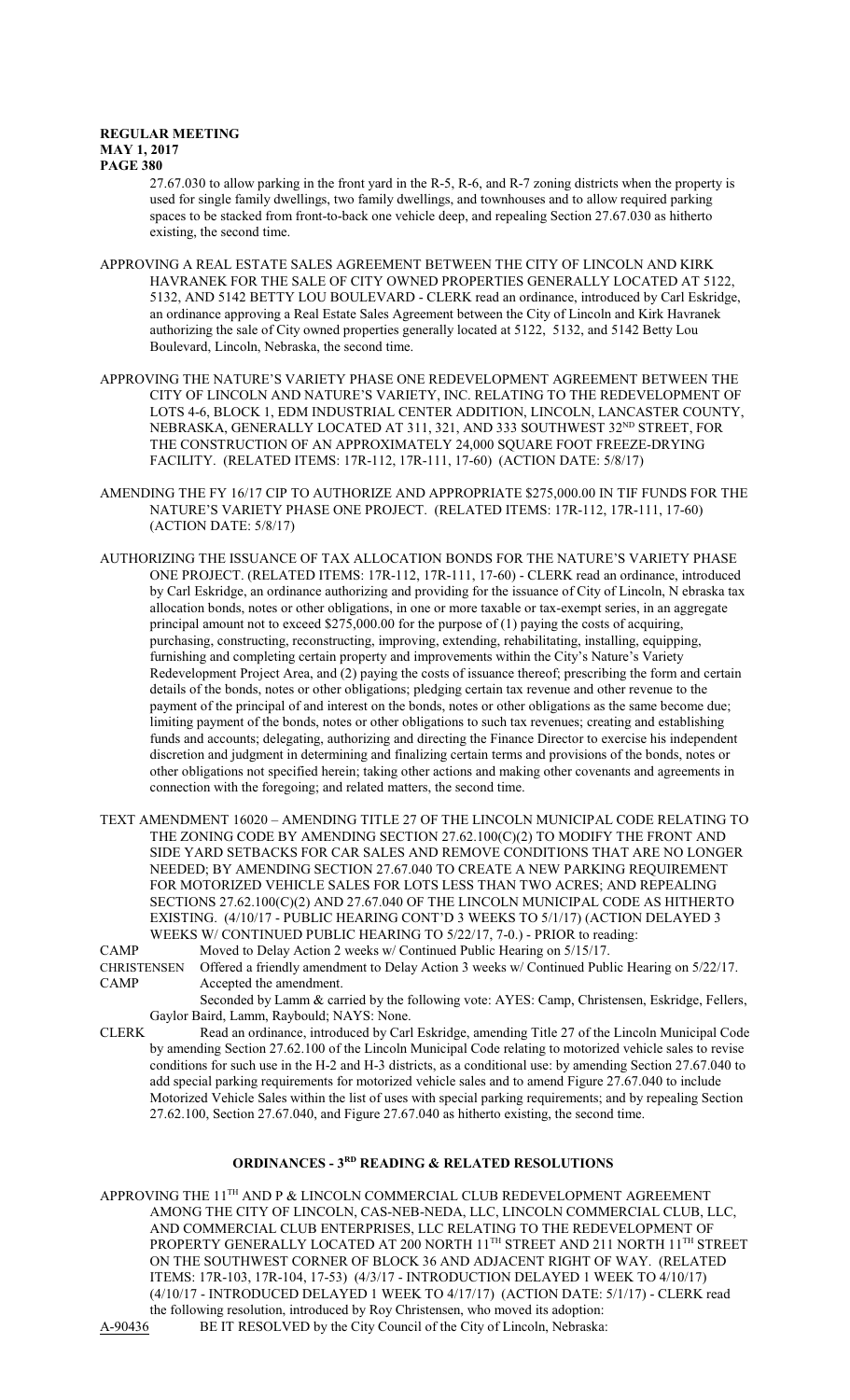That the attached  $11<sup>th</sup>$  and P & Lincoln Commercial Center Redevelopment Project Redevelopment Agreement, between the City of Lincoln, Cas-Neb-neda, LLC, Lincoln Commercial Club, LLC, and Commercial Club Enterprises, LLC relating to the redevelopment of properties generally located at 200 North 11<sup>th</sup> Street and 211 North 11<sup>th</sup> Street to perform necessary interior demolition, design, and renovation, and construct a three-story addition on top of 216 N. 11<sup>th</sup> Street so that said building becomes a seven-story boutique hotel with 34 rooms on floors 2 through 7 and a bar/food service and lobby area on the first floor within the CAS Condo Unit and certain hotel improvements and sidewalk café in the N.  $11<sup>th</sup>$ Street right of way; to redesign and renovate portions of the LCC Condo Unit with the ultimate goal of continuing its current use as a restaurant on the first floor and creating updated office and/or commercial space on the 2<sup>nd</sup> floor; to redesign and renovate portions of the Enterprises Condo Unit to restore the grand ballroom on the third floor and related banquet facility and up to four suites and related spaces surrounding the Grand Ballroom on the fourth floor, creating additional units on the fourth floor to be used by Enterprises; and related improvements, upon the terms and conditions set forth in said Redevelopment Agreement, which is attached hereto marked as Attachment "A", is hereby approved and the Mayor is authorized to execute the same on behalf of the City of Lincoln.

The City Clerk is directed to transmit three fully executed originals and one copy of said Agreement to David Landis, Urban Development Department. David Landis is further directed to transmit the three original Agreements to Cas-Neb-neda, LLC, Lincoln Commercial Club, LLC, and Commercial Club Enterprises, LLC.

Introduced Roy Christensen

Seconded by Fellers & carried by the following vote: AYES: Camp, Christensen, Eskridge, Fellers, Gaylor Baird, Lamm, Raybould; NAYS: None.

AMENDING THE FY 16/17 CIP TO AUTHORIZE AND APPROPRIATE \$1,583,357 IN TIF FUNDS FOR THE 11<sup>TH</sup> AND P & LINCOLN COMMERCIAL CLUB PROJECT. (RELATED ITEMS: 17R-103, 17R-104, 17-53) (4/3/17 - INTRODUCTION DELAYED 1 WEEK TO 4/10/17) (4/10/17 - INTRODUCED DELAYED 1 WEEK TO 4/17/17) (ACTION DATE: 5/1/17) - CLERK read the following resolution, introduced by Roy Christensen, who moved its adoption:

A-90437 WHEREAS, Resolution No. A-89947, adopted by the City Council of Lincoln, Nebraska on August 22, 2016, amended the fiscal year 2016-2018 annual budgets for the City of Lincoln for the 2016- 2017 fiscal year and further adopted the Capital Improvement Program attached to Resolution No. A-89947 as Schedule No. 5; and

WHEREAS, it is necessary to amend the Schedule of Capital Improvement Projects for the fiscal year beginning September 1, 2016 within the Capital Improvement Program (CIP) adopted by and attached to Resolution No. A-89947 as Schedule 5 to establish the 11<sup>th</sup> and P & Lincoln Commercial Club Redevelopment Project (an approved project in the Lincoln Center Redevelopment Plan) to perform necessary interior demolition, design, and renovation, and construct a three-story addition on top of 216 N. 11<sup>th</sup> Street so that said building becomes a seven-story boutique hotel with 34 rooms on floors 2 through 7 and a bar/food service and lobby area on the first floor within the CAS Condo Unit and certain hotel improvements and sidewalk café in the N. 11<sup>th</sup> Street right of way; to redesign and renovate portions of the LCC Condo Unit with the ultimate goal of continuing its current use as a restaurant on the first floor and creating updated office and/or commercial space on the  $2<sup>nd</sup>$  floor; to redesign and renovate portions of the Enterprises Condo Unit to restore the Grand Ballroom on the third floor and related banquet facility and up to four suites and related spaces surrounding the Grand Ballroom on the fourth floor, creating additional units on the fourth floor to be used by Enterprises; and to pay costs of site preparation and public enhancements associated with said Project as a capital improvement project within the adopted Capital Improvement Program; and (2) transferring and establishing appropriations in the amount of \$1,583,357.00 from TIF funds for said capital improvement project.

WHEREAS, Article IX-B Section 7 of the Lincoln City Charter states that, "The [city] council shall not appropriate any money in any budget for any capital improvements project unless and until the conformity or non-conformity of the project has been reported on by the Planning Department by special report or in connection with the Capital Improvements Programming process." The Charter definition of "Planning Department" includes the Planning Commission; and

WHEREAS, the Lincoln City-Lancaster County Planning Commission has previously reviewed the 11<sup>th</sup> and P & Lincoln Commercial Club Redevelopment Project for conformity or non-conformity with the Comprehensive Plan as a capital improvement project to be funded by TIF as part of its review of the amendment to the Lincoln Center Redevelopment Plan to add the 11<sup>th</sup> and P & Lincoln Commercial Club Redevelopment Project and the Planning Commission found the proposed project to be in conformity with the Comprehensive Plan.

NOW, THEREFORE, BE IT RESOLVED by the City Council of the City of Lincoln, Nebraska:

1. That the implementation of the Lincoln Center Redevelopment Plan, 11<sup>th</sup> and P & Lincoln Commercial Club Redevelopment Project, to perform necessary interior demolition, design, and renovation, and construct a three-story addition on top of 216 N. 11<sup>th</sup> Street so that said building becomes a seven-story boutique hotel with 34 rooms on floors 2 through 7 and a bar/food service and lobby area on the first floor within the CAS Condo Unit and certain hotel improvements and sidewalk café in the N. 11<sup>th</sup> Street right of way; to redesign and renovate portions of the LCC Condo Unit with the ultimate goal of continuing its current use as a restaurant on the first floor and creating updated office and/or commercial space on the 2<sup>nd</sup> floor; to redesign and renovate portions of the Enterprises Condo Unit to restore the Grand Ballroom on the third floor and related banquet facility and up to four suites and related spaces surrounding the Grand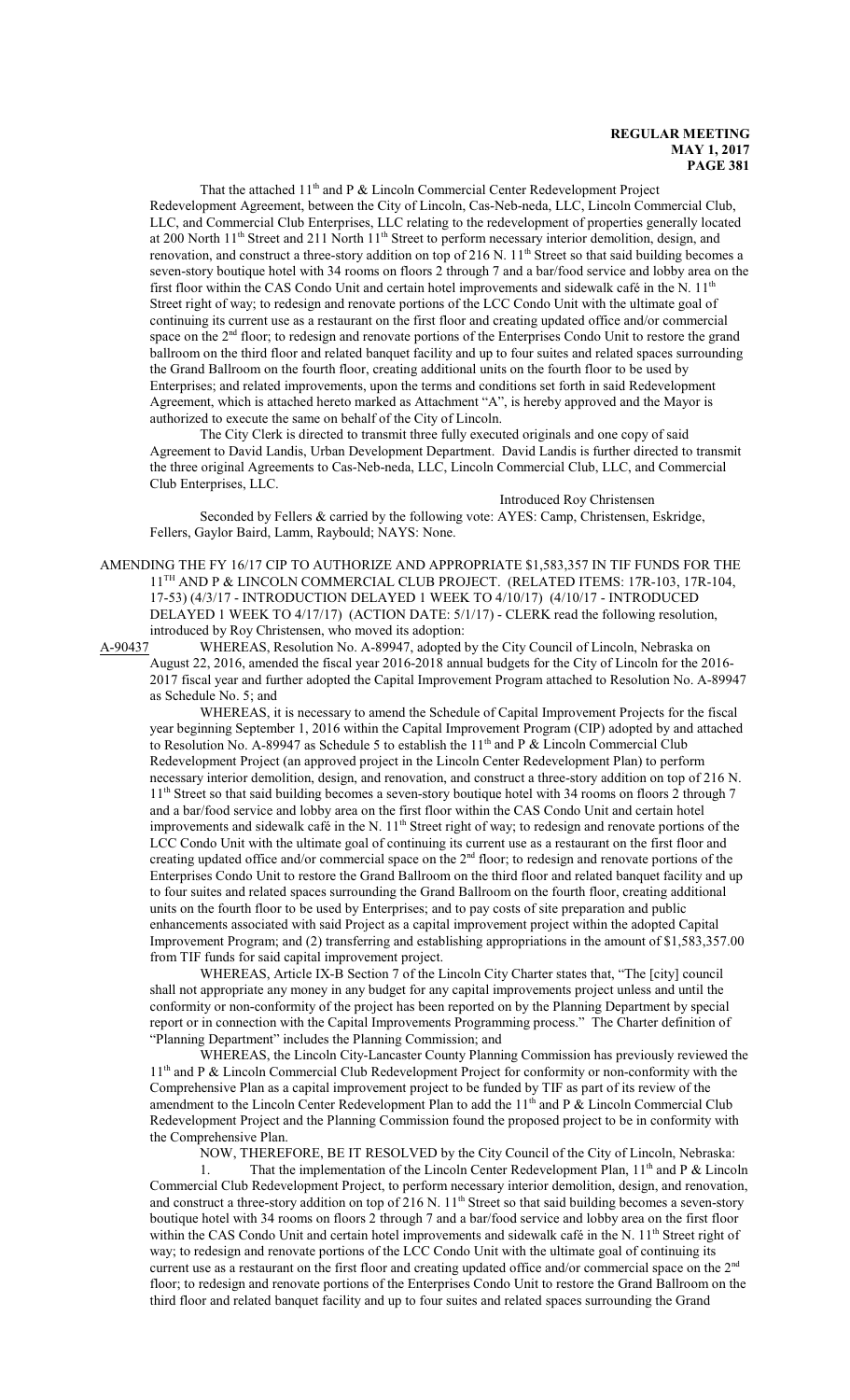Ballroom on the fourth floor, creating additional units on the fourth floor to be used by Enterprises; and to pay costs of site preparation and public enhancements associated with said Project, is hereby established and added to the Urban Development Department's list of fiscal year 2016-17 capital improvement projects within the Capital Improvement Program adopted by and attached to Resolution No. A-89947 as Schedule 5.

2. That the City Council hereby appropriates and directs the Finance Director to make the necessary adjustments to the annual budget to designate \$1,583,357.00 from Tax Increment Financing for this 11<sup>th</sup> and P & Lincoln Commercial Club Redevelopment Project.

Introduced by Roy Christensen

Seconded by Fellers & carried by the following vote: AYES: Camp, Christensen, Eskridge, Fellers, Gaylor Baird, Lamm, Raybould; NAYS: None.

AUTHORIZING THE ISSUANCE OF TAX ALLOCATION BONDS FOR THE 11<sup>th</sup> AND P & LINCOLN COMMERCIAL CLUB REDEVELOPMENT PROJECT. (RELATED ITEMS: 17R-103, 17R-104, 17-53) (4/3/17 - INTRODUCTION DELAYED 1 WEEK TO 4/10/17) (4/10/17 - INTRODUCED DELAYED 1 WEEK TO 4/17/17) - CLERK read an ordinance, introduced by Roy Christensen, authorizing the issuance of Tax Allocation Bonds for the 11<sup>th</sup> and P & Lincoln Commercial Club Redevelopment Project, the third time.

CHRISTENSEN Moved to pass ordinance as read.

Seconded by Eskridge & carried by the following vote: AYES: Camp, Christensen, Eskridge, Fellers, Gaylor Baird, Raybould, Lamm; NAYS: None.

The ordinance, being numbered #**20485**, is recorded in Ordinance Book 32.

- STREET & ALLEY VACATION 17001 VACATING A PORTION OF THE NORTHEAST CORNER OF THE INTERSECTION OF SOUTH CANOPY STREET AND N STREET RIGHT-OF-WAY - CLERK read an ordinance, introduced by Roy Christensen, vacating a portion of South Canopy Street and N Street right-ofway located at the northeast corner of the intersection of South Canopy street and N street right-of-way, and retaining title thereto in the City of Lincoln, Lancaster County, Nebraska, the third time.
- CHRISTENSEN Moved to pass ordinance as read. Seconded by Eskridge & carried by the following vote: AYES: Camp, Christensen, Eskridge,

Fellers, Gaylor Baird, Raybould, Lamm; NAYS: None. The ordinance, being numbered #**20486**, is recorded in Ordinance Book 32.

## **RESOLUTIONS - 1ST READING**

COMP. PLAN CONFORMANCE 17006 – APPROVING AN AMENDMENT TO THE LINCOLN CENTER REDEVELOPMENT PLAN TO ADD THE "CITY CENTRE REDEVELOPMENT PROJECT" FOR THE DEMOLITION OF THE EXISTING JOURNAL-STAR PRINTING COMPANY FACILITY AND THE CONSTRUCTION OF AN APPROXIMATE 11-STORY MIXED-USE BUILDING, ON PROPERTY GENERALLY LOCATED AT 926 P STREET.

APPROVING AN INTERLOCAL COOPERATION AGREEMENT BETWEEN THE CITY OF LINCOLN AND THE LOWER PLATTE SOUTH NATURAL RESOURCES DISTRICT FOR COOPERATIVE PLANNING AND FUTURE OWNERSHIP OF TRAILS IN URBANIZING AREAS.

- APPROVING A CONSERVATION EASEMENT AGREEMENT BY AND AMONG THE CITY OF LINCOLN, THE LOWER PLATTE SOUTH NATURAL RESOURCES DISTRICT, THE BRUCE J. SIEVERS FAMILY TRUST, AND THE LOLA H. SIEVERS FAMILY TRUST TO PRESERVE THE NATURAL RESOURCES ON THE EASEMENT AREA DESCRIBED AS LOT 54 I.T., LOCATED IN THE SOUTHEAST QUARTER OF SECTION 23, TOWNSHIP 9 NORTH, RANGE 6 EAST OF THE  $6^{\mathrm{TH}}$ P.M., LINCOLN, LANCASTER COUNTY, NEBRASKA.
- APPOINTING ROBERT SORENSEN III TO THE FIRE SPRINKLER & CHEMICAL EXAMINING BOARD FOR A TERM EXPIRING NOVEMBER 24, 2019. *(CONSENT)*

#### **ORDINANCES - 1ST READING & RELATED RESOLUTIONS (AS REQUIRED)**

AMENDING CHAPTER 5.04 OF THE LINCOLN MUNICIPAL CODE RELATING TO ALCOHOLIC LIQUOR TO ALLOW THE CITY CLERK TO ADMINISTRATIVELY APPROVE CERTAIN OUTDOOR SPECIAL DESIGNATED LICENSES AND TO AMEND AND/OR REMOVE VARIOUS SECTIONS TO CLEAN THE CODE UP - CLERK read an ordinance, introduced by Trent Fellers, amending Chapter 5.04 of the Lincoln Municipal Code relating to Alcoholic Liquor by amending Section 5.04.020, Definitions, to add a definition for "catering"; amending Section 5.04.035 to eliminate the date reference; amending Section 5.04.050 to require the applicant to post application location and remove the duties of the police department; amending Section 5.04.064 to clarify game day limitations apply only to outdoor areas and to eliminate reference to class of liquor licenses; amending Section 5.04.066 to grant authority for the city clerk to administratively approve indoor and outdoor special designated liquor applications except where limited by Chapter 5.04; amending Section 5.04.068 eliminating the City Clerk's duty to publish and